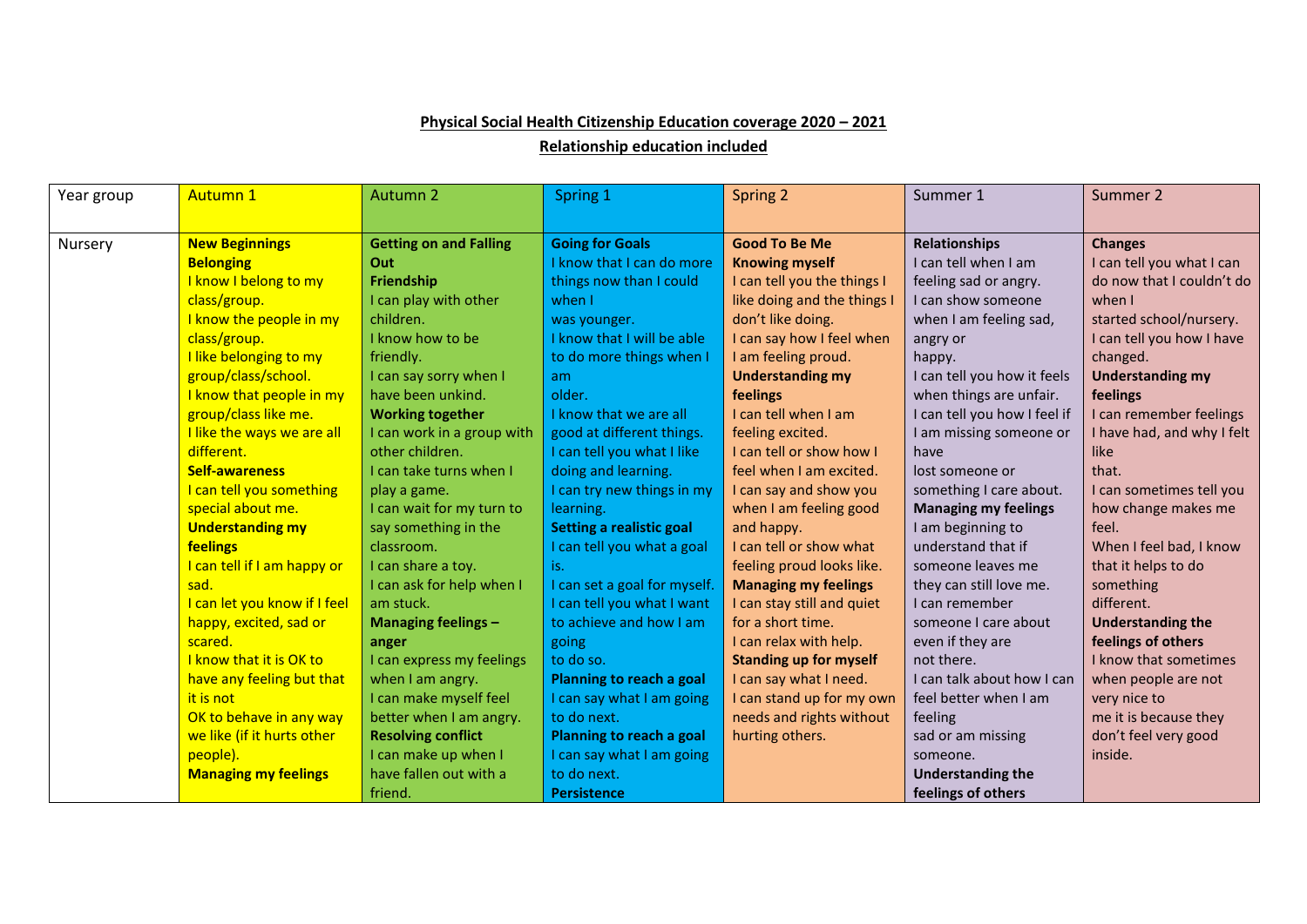|           | I know some ways to calm        | I can think of ways to sort | I can focus my attention     |                             | I can tell if someone is     | I know how to help         |
|-----------|---------------------------------|-----------------------------|------------------------------|-----------------------------|------------------------------|----------------------------|
|           | myself down when I feel         | things out when we          | and start a task.            |                             | happy, sad or angry          | someone when they are      |
|           | scared or upset.                | don't agree.                | I can sustain my             |                             | <b>Making choices</b>        | feeling sad.               |
|           | <b>Understanding the</b>        | <b>Understanding my</b>     | attention.                   |                             | I can tell you what is fair  | <b>Making choices</b>      |
|           | feelings of others              | feelings                    | I can work hard to           |                             | and unfair.                  | I can tell you what I did  |
|           | I know that everybody in        | I can tell when I am        | achieve my goal.             |                             | I can tell you when I        | with my class/group to     |
|           | the world has feelings.         | feeling angry.              | I know that working hard     |                             | think things are fair or     | make the                   |
|           | <b>Social skills</b>            | I can tell when other       | is important to reaching     |                             | unfair.                      | outdoor                    |
|           | I can share in a group.         | people are angry.           | my goal.                     |                             | I know some ways I can       | area/classroom/setting     |
|           | I can take turns in a           | <b>Anti-Bullying</b>        | <b>Evaluation and review</b> |                             | make things fair.            | better.                    |
|           | group.                          | I can tell you some ways    | I can tell you what I have   |                             |                              |                            |
|           | I can join in with other        | in which children can be    | done and the things that     |                             |                              |                            |
|           | children playing a game.        | unkind and bully others.    | worked well.                 |                             |                              |                            |
|           | I know how to be kind to        | I can tell you how it feels |                              |                             |                              |                            |
|           | people who are new or           | when someone bullies        |                              |                             |                              |                            |
|           | visiting                        | you.                        |                              |                             |                              |                            |
|           | the classroom.                  | I can be kind to children   |                              |                             |                              |                            |
|           | <b>Understanding rights and</b> | who have been bullied.      |                              |                             |                              |                            |
|           | responsibilities                | I know who I could talk to  |                              |                             |                              |                            |
|           | I know what to do in my         | in school if I was feeling  |                              |                             |                              |                            |
|           | classroom/setting.              | unhappy or being bullied.   |                              |                             |                              |                            |
|           |                                 | I know what to do if I am   |                              |                             |                              |                            |
|           |                                 | bullied.                    |                              |                             |                              |                            |
| Reception | <b>New Beginnings</b>           | Friendship                  | <b>Going for Goals</b>       | <b>Good To Be Me</b>        | <b>Relationships</b>         | <b>Changes</b>             |
|           | <b>Belonging</b>                | I can play with other       | I know that I can do more    | <b>Knowing myself</b>       | I can tell when I am         | I can tell you what I can  |
|           | I know I belong to my           | children.                   | things now than I could      | I can tell you the things I | feeling sad or angry.        | do now that I couldn't do  |
|           | class/group.                    | I know how to be            | when I                       | like doing and the things I | I can show someone           | when I                     |
|           | I know the people in my         | friendly.                   | was younger.                 | don't like doing.           | when I am feeling sad,       | started school/nursery.    |
|           | class/group.                    | I can say sorry when I      | I know that I will be able   | I can say how I feel when   | angry or                     | I can tell you how I have  |
|           | I like belonging to my          | have been unkind.           | to do more things when I     | I am feeling proud.         | happy.                       | changed.                   |
|           | group/class/school.             | <b>Working together</b>     | am                           | <b>Understanding my</b>     | I can tell you how it feels  | <b>Understanding my</b>    |
|           | I know that people in my        | I can work in a group with  | older.                       | feelings                    | when things are unfair.      | feelings                   |
|           | group/class like me.            | other children.             | I know that we are all       | I can tell when I am        | I can tell you how I feel if | I can remember feelings    |
|           | I like the ways we are all      | I can take turns when I     | good at different things.    | feeling excited.            | I am missing someone or      | I have had, and why I felt |
|           | different.                      | play a game.                | I can tell you what I like   | I can tell or show how I    | have                         | like                       |
|           | <b>Self-awareness</b>           |                             | doing and learning.          | feel when I am excited.     |                              | that.                      |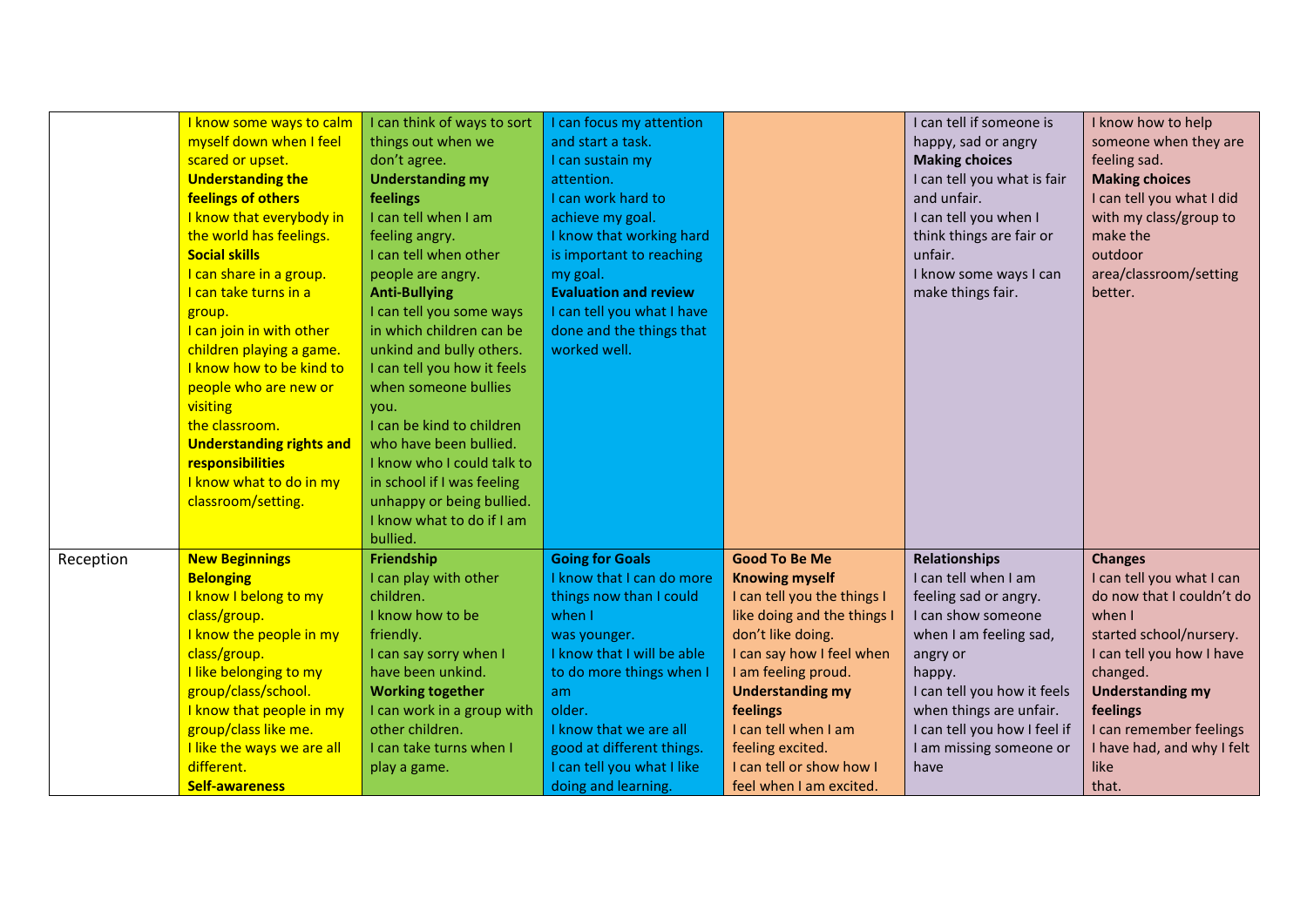| I can tell you something<br>I can wait for my turn to<br>I can try new things in my<br>I can say and show you<br>I can sometimes tell you<br>lost someone or<br>special about me.<br>how change makes me<br>say something in the<br>when I am feeling good<br>something I care about.<br>learning.<br><b>Understanding my</b><br>classroom.<br><b>Setting a realistic goal</b><br>and happy.<br>feel.<br><b>Managing my feelings</b><br>feelings<br>I can tell you what a goal<br>I can tell or show what<br>When I feel bad, I know<br>I can share a toy.<br>I am beginning to<br>understand that if<br>I can tell if I am happy or<br>I can ask for help when I<br>feeling proud looks like.<br>that it helps to do<br>is.<br>sad.<br>I can set a goal for myself.<br><b>Managing my feelings</b><br>someone leaves me<br>something<br>am stuck.<br>I can let you know if I feel<br>different.<br><b>Managing feelings -</b><br>I can tell you what I want<br>I can stay still and quiet<br>they can still love me.<br>happy, excited, sad or<br>to achieve and how I am<br>for a short time.<br>I can remember<br><b>Understanding the</b><br>anger<br>scared.<br>feelings of others<br>I can express my feelings<br>I can relax with help.<br>someone I care about<br>going |  |
|---------------------------------------------------------------------------------------------------------------------------------------------------------------------------------------------------------------------------------------------------------------------------------------------------------------------------------------------------------------------------------------------------------------------------------------------------------------------------------------------------------------------------------------------------------------------------------------------------------------------------------------------------------------------------------------------------------------------------------------------------------------------------------------------------------------------------------------------------------------------------------------------------------------------------------------------------------------------------------------------------------------------------------------------------------------------------------------------------------------------------------------------------------------------------------------------------------------------------------------------------------------------------------|--|
|                                                                                                                                                                                                                                                                                                                                                                                                                                                                                                                                                                                                                                                                                                                                                                                                                                                                                                                                                                                                                                                                                                                                                                                                                                                                                 |  |
|                                                                                                                                                                                                                                                                                                                                                                                                                                                                                                                                                                                                                                                                                                                                                                                                                                                                                                                                                                                                                                                                                                                                                                                                                                                                                 |  |
|                                                                                                                                                                                                                                                                                                                                                                                                                                                                                                                                                                                                                                                                                                                                                                                                                                                                                                                                                                                                                                                                                                                                                                                                                                                                                 |  |
|                                                                                                                                                                                                                                                                                                                                                                                                                                                                                                                                                                                                                                                                                                                                                                                                                                                                                                                                                                                                                                                                                                                                                                                                                                                                                 |  |
|                                                                                                                                                                                                                                                                                                                                                                                                                                                                                                                                                                                                                                                                                                                                                                                                                                                                                                                                                                                                                                                                                                                                                                                                                                                                                 |  |
|                                                                                                                                                                                                                                                                                                                                                                                                                                                                                                                                                                                                                                                                                                                                                                                                                                                                                                                                                                                                                                                                                                                                                                                                                                                                                 |  |
|                                                                                                                                                                                                                                                                                                                                                                                                                                                                                                                                                                                                                                                                                                                                                                                                                                                                                                                                                                                                                                                                                                                                                                                                                                                                                 |  |
|                                                                                                                                                                                                                                                                                                                                                                                                                                                                                                                                                                                                                                                                                                                                                                                                                                                                                                                                                                                                                                                                                                                                                                                                                                                                                 |  |
| I know that it is OK to<br><b>Standing up for myself</b><br>even if they are<br>I know that sometimes<br>when I am angry.<br>to do so.                                                                                                                                                                                                                                                                                                                                                                                                                                                                                                                                                                                                                                                                                                                                                                                                                                                                                                                                                                                                                                                                                                                                          |  |
| have any feeling but that<br>I can make myself feel<br>I can say what I need.<br>when people are not<br>Planning to reach a goal<br>not there.                                                                                                                                                                                                                                                                                                                                                                                                                                                                                                                                                                                                                                                                                                                                                                                                                                                                                                                                                                                                                                                                                                                                  |  |
| it is not<br>better when I am angry.<br>I can stand up for my own<br>I can talk about how I can<br>very nice to<br>I can say what I am going                                                                                                                                                                                                                                                                                                                                                                                                                                                                                                                                                                                                                                                                                                                                                                                                                                                                                                                                                                                                                                                                                                                                    |  |
| OK to behave in any way<br><b>Resolving conflict</b><br>to do next.<br>needs and rights without<br>feel better when I am<br>me it is because they                                                                                                                                                                                                                                                                                                                                                                                                                                                                                                                                                                                                                                                                                                                                                                                                                                                                                                                                                                                                                                                                                                                               |  |
| don't feel very good<br>we like (if it hurts other<br>I can make up when I<br>Planning to reach a goal<br>hurting others.<br>feeling                                                                                                                                                                                                                                                                                                                                                                                                                                                                                                                                                                                                                                                                                                                                                                                                                                                                                                                                                                                                                                                                                                                                            |  |
| people).<br>have fallen out with a<br>inside.<br>I can say what I am going<br>sad or am missing                                                                                                                                                                                                                                                                                                                                                                                                                                                                                                                                                                                                                                                                                                                                                                                                                                                                                                                                                                                                                                                                                                                                                                                 |  |
| friend.<br>to do next.<br>I know how to help<br><b>Managing my feelings</b><br>someone.                                                                                                                                                                                                                                                                                                                                                                                                                                                                                                                                                                                                                                                                                                                                                                                                                                                                                                                                                                                                                                                                                                                                                                                         |  |
| I know some ways to calm<br>I can think of ways to sort<br><b>Persistence</b><br>someone when they are<br><b>Understanding the</b>                                                                                                                                                                                                                                                                                                                                                                                                                                                                                                                                                                                                                                                                                                                                                                                                                                                                                                                                                                                                                                                                                                                                              |  |
| myself down when I feel<br>feelings of others<br>feeling sad.<br>things out when we<br>I can focus my attention                                                                                                                                                                                                                                                                                                                                                                                                                                                                                                                                                                                                                                                                                                                                                                                                                                                                                                                                                                                                                                                                                                                                                                 |  |
| scared or upset.<br>don't agree.<br>I can tell if someone is<br><b>Making choices</b><br>and start a task.                                                                                                                                                                                                                                                                                                                                                                                                                                                                                                                                                                                                                                                                                                                                                                                                                                                                                                                                                                                                                                                                                                                                                                      |  |
| <b>Understanding the</b><br>I can tell you what I did<br><b>Understanding my</b><br>I can sustain my<br>happy, sad or angry                                                                                                                                                                                                                                                                                                                                                                                                                                                                                                                                                                                                                                                                                                                                                                                                                                                                                                                                                                                                                                                                                                                                                     |  |
| feelings of others<br><b>Making choices</b><br>with my class/group to<br>feelings<br>attention.                                                                                                                                                                                                                                                                                                                                                                                                                                                                                                                                                                                                                                                                                                                                                                                                                                                                                                                                                                                                                                                                                                                                                                                 |  |
| I know that everybody in<br>I can tell when I am<br>make the<br>I can work hard to<br>I can tell you what is fair                                                                                                                                                                                                                                                                                                                                                                                                                                                                                                                                                                                                                                                                                                                                                                                                                                                                                                                                                                                                                                                                                                                                                               |  |
| the world has feelings.<br>and unfair.<br>achieve my goal.<br>outdoor<br>feeling angry.                                                                                                                                                                                                                                                                                                                                                                                                                                                                                                                                                                                                                                                                                                                                                                                                                                                                                                                                                                                                                                                                                                                                                                                         |  |
| <b>Social skills</b><br>I know that working hard<br>area/classroom/setting<br>I can tell when other<br>I can tell you when I                                                                                                                                                                                                                                                                                                                                                                                                                                                                                                                                                                                                                                                                                                                                                                                                                                                                                                                                                                                                                                                                                                                                                    |  |
| I can share in a group.<br>is important to reaching<br>think things are fair or<br>people are angry.<br>better.                                                                                                                                                                                                                                                                                                                                                                                                                                                                                                                                                                                                                                                                                                                                                                                                                                                                                                                                                                                                                                                                                                                                                                 |  |
| I can take turns in a<br>unfair.<br><b>Anti-Bullying</b><br>my goal.                                                                                                                                                                                                                                                                                                                                                                                                                                                                                                                                                                                                                                                                                                                                                                                                                                                                                                                                                                                                                                                                                                                                                                                                            |  |
| <b>Evaluation and review</b><br>I can tell you some ways<br>I know some ways I can<br>group.                                                                                                                                                                                                                                                                                                                                                                                                                                                                                                                                                                                                                                                                                                                                                                                                                                                                                                                                                                                                                                                                                                                                                                                    |  |
| I can join in with other<br>in which children can be<br>I can tell you what I have<br>make things fair                                                                                                                                                                                                                                                                                                                                                                                                                                                                                                                                                                                                                                                                                                                                                                                                                                                                                                                                                                                                                                                                                                                                                                          |  |
| children playing a game.<br>done and the things that<br>unkind and bully others.                                                                                                                                                                                                                                                                                                                                                                                                                                                                                                                                                                                                                                                                                                                                                                                                                                                                                                                                                                                                                                                                                                                                                                                                |  |
| I know how to be kind to<br>I can tell you how it feels<br>worked well.                                                                                                                                                                                                                                                                                                                                                                                                                                                                                                                                                                                                                                                                                                                                                                                                                                                                                                                                                                                                                                                                                                                                                                                                         |  |
| people who are new or<br>when someone bullies<br>visiting                                                                                                                                                                                                                                                                                                                                                                                                                                                                                                                                                                                                                                                                                                                                                                                                                                                                                                                                                                                                                                                                                                                                                                                                                       |  |
| you.<br>the classroom.<br>I can be kind to children                                                                                                                                                                                                                                                                                                                                                                                                                                                                                                                                                                                                                                                                                                                                                                                                                                                                                                                                                                                                                                                                                                                                                                                                                             |  |
| <b>Understanding rights and</b><br>who have been bullied.                                                                                                                                                                                                                                                                                                                                                                                                                                                                                                                                                                                                                                                                                                                                                                                                                                                                                                                                                                                                                                                                                                                                                                                                                       |  |
| responsibilities<br>I know who I could talk to                                                                                                                                                                                                                                                                                                                                                                                                                                                                                                                                                                                                                                                                                                                                                                                                                                                                                                                                                                                                                                                                                                                                                                                                                                  |  |
| in school if I was feeling                                                                                                                                                                                                                                                                                                                                                                                                                                                                                                                                                                                                                                                                                                                                                                                                                                                                                                                                                                                                                                                                                                                                                                                                                                                      |  |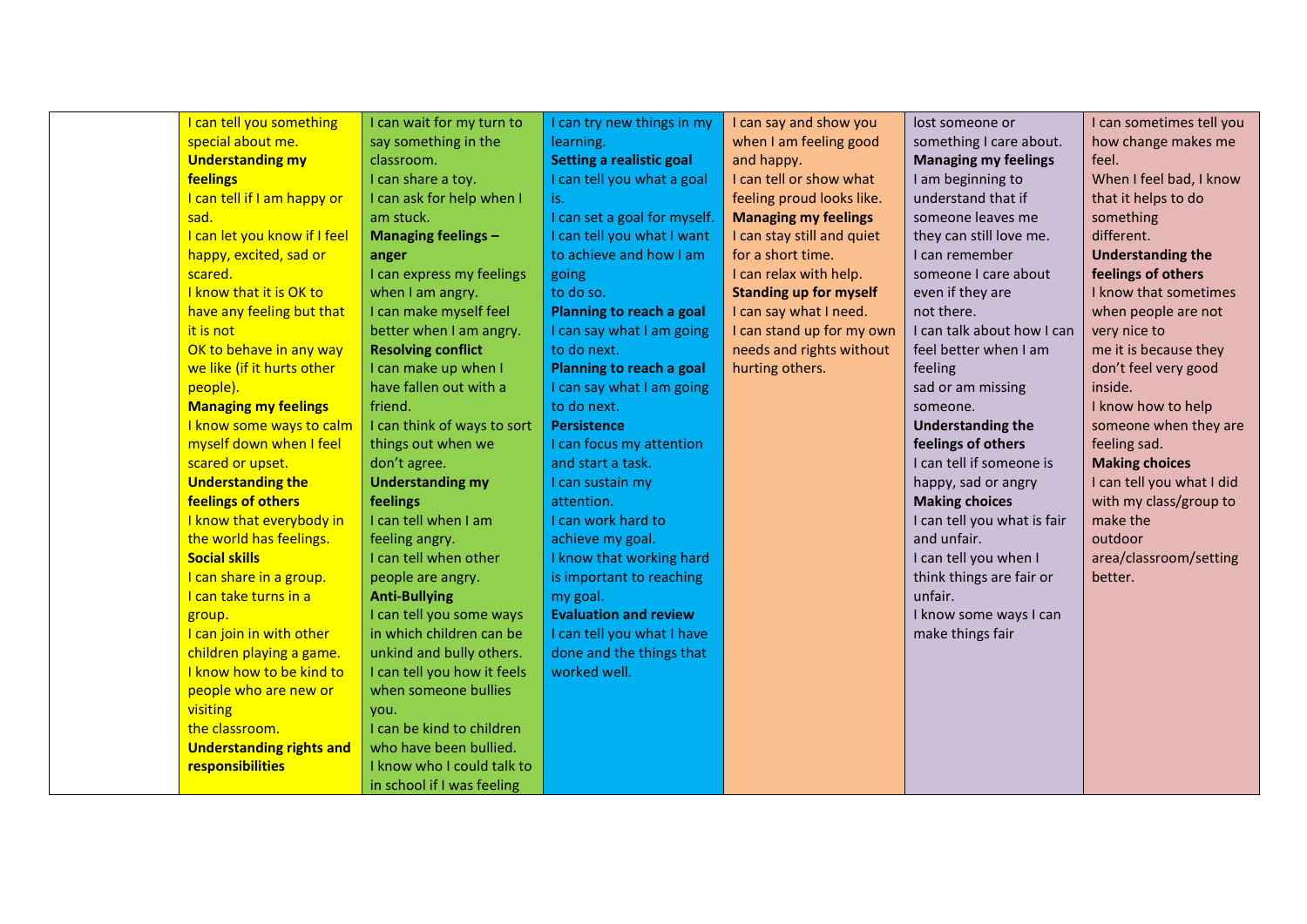|        | I know what to do in my<br>classroom/setting. | unhappy or being bullied.<br>I know what to do if I am |                             |                             |                            |                           |
|--------|-----------------------------------------------|--------------------------------------------------------|-----------------------------|-----------------------------|----------------------------|---------------------------|
|        |                                               | bullied.                                               |                             |                             |                            |                           |
| Year 1 | <b>New Beginnings</b>                         | <b>Getting on and Falling</b>                          | <b>Going for Goals</b>      | <b>Good To Be Me</b>        | <b>Relationships</b>       | <b>Changes</b>            |
|        | 1a) to recognise what                         | Out                                                    | 1c) to recognise, name      | 1c) to recognise, name      | 1a) to recognise what      | 1a) to recognise what     |
|        | they like and dislike, what                   | 1a) to recognise what                                  | and deal with their         | and deal with their         | they like and dislike,     | they like and dislike,    |
|        | is fair and unfair, and                       | they like and dislike, what                            | feelings in a positive way; | feelings in a positive way; | what is fair and unfair,   | what is fair and unfair,  |
|        | what is right and wrong;                      | is fair and unfair, and                                | 1d) to think about          | 1d) to think about          | and what is right and      | and what is right and     |
|        | 1c) to recognise, name                        | what is right and wrong;                               | themselves, learn from      | themselves, learn from      | wrong;                     | wrong;                    |
|        | and deal with their                           | 1c) to recognise, name                                 | their experiences and       | their experiences and       | 1b) to share opinions on   | 1b) to share their        |
|        | feelings in a positive way;                   | and deal with feelings in a                            | recognise what they are     | recognise what they are     | things that matter to      | opinions on things that   |
|        | 1d) to think about                            | positive way;                                          | good at;                    | good at;                    | them and explain their     | matter to them and        |
|        | themselves, learn from                        | 1d) to think about                                     | 1e) to know how to set a    | 1e) how to set a simple     | views;                     | explain their views;      |
|        | their experiences and                         | themselves, learn from                                 | simple goal;                | goal;                       | 1h) to contribute to the   | 1d) to think about        |
|        | recognise what they are                       | their experiences and                                  | 4a) to recognise how        | 1h) to contribute to the    | life of the class and the  | themselves, learn from    |
|        | good at;                                      | recognise what they are                                | their behaviour affects     | life of the class and the   | school;                    | their experiences and     |
|        | 2c) to recognise choices                      | good at;                                               | other people.               | school;                     | 2a) to take part in        | recognise what they are   |
|        | they can make, and the                        | 1e) how to set simple                                  | To learn about safety       | 4b) to listen to other      | discussions with one       | good at;                  |
|        | difference between right                      | goals;                                                 | online and the              | people and work and play    | other person and the       | 1e) how to set a simple   |
|        | and wrong;                                    | 2c) to recognise choices                               | responsible use of ICT      | cooperatively;              | whole class;               | goal;                     |
|        | 2d) to agree and follow                       | they can make, and                                     | To think about              | 4c) to identify and         | 2c) to recognise choices   | 2a) to take part in       |
|        | rules for their group and                     | recognise the difference                               | themselves, to learn from   | respect the differences     | they can make              | discussions with one      |
|        | classroom, and to                             | between right and wrong;                               | experiences, to recognise   | and similarities between    | 2d) to agree and follow    | other person and the      |
|        | understand how rules                          | 2h) to contribute to the                               | and celebrate their         | people;                     | rules for their group and  | whole class;              |
|        | help them;                                    | life of the class and the                              | strengths and set simple    | 4g) to consider social and  | classroom, and to          | 2c) to recognise choices  |
|        | 2e) to realise that people                    | school;                                                | but challenging goals       | moral dilemmas that they    | understand how rules       | they can make, and        |
|        | and other living things                       | 4a) to recognise how                                   | To share their opinions     | come across in everyday     | help them;                 | recognise the difference  |
|        | have needs, and that they                     | their behaviour affects                                | on things that matter to    | life.                       | 2e) to realise that people | between right and         |
|        | have responsibilities to                      | other people;                                          | them and explain their      | To learn about good and     | and other living things    | wrong;                    |
|        | meet them;                                    | 4b) to listen to other                                 | views through discussion    | not so good feelings, a     | have needs, and that       | 2d) to agree and follow   |
|        | 2f) that they belong to                       | people, and play and                                   | with one other person       | vocabulary to describe      | they have responsibilities | rules for their group and |
|        | various groups and                            | work cooperatively;                                    | and the whole class.        | their feelings to others    | to meet them;              | classroom, and            |
|        | communities, such as                          | 4c) to identify and                                    | To learn that money         | and simple strategies for   | 2f) that they belong to    | understand how rules      |
|        | family and school;                            | respect the differences                                | comes from different        | managing feelings           | various groups and         | help them                 |
|        |                                               | and similarities between                               | sources and can be used     | To communicate their        | communities, such as       |                           |
|        |                                               | people;                                                | for different purposes,     | feelings to others, to      | family and school          |                           |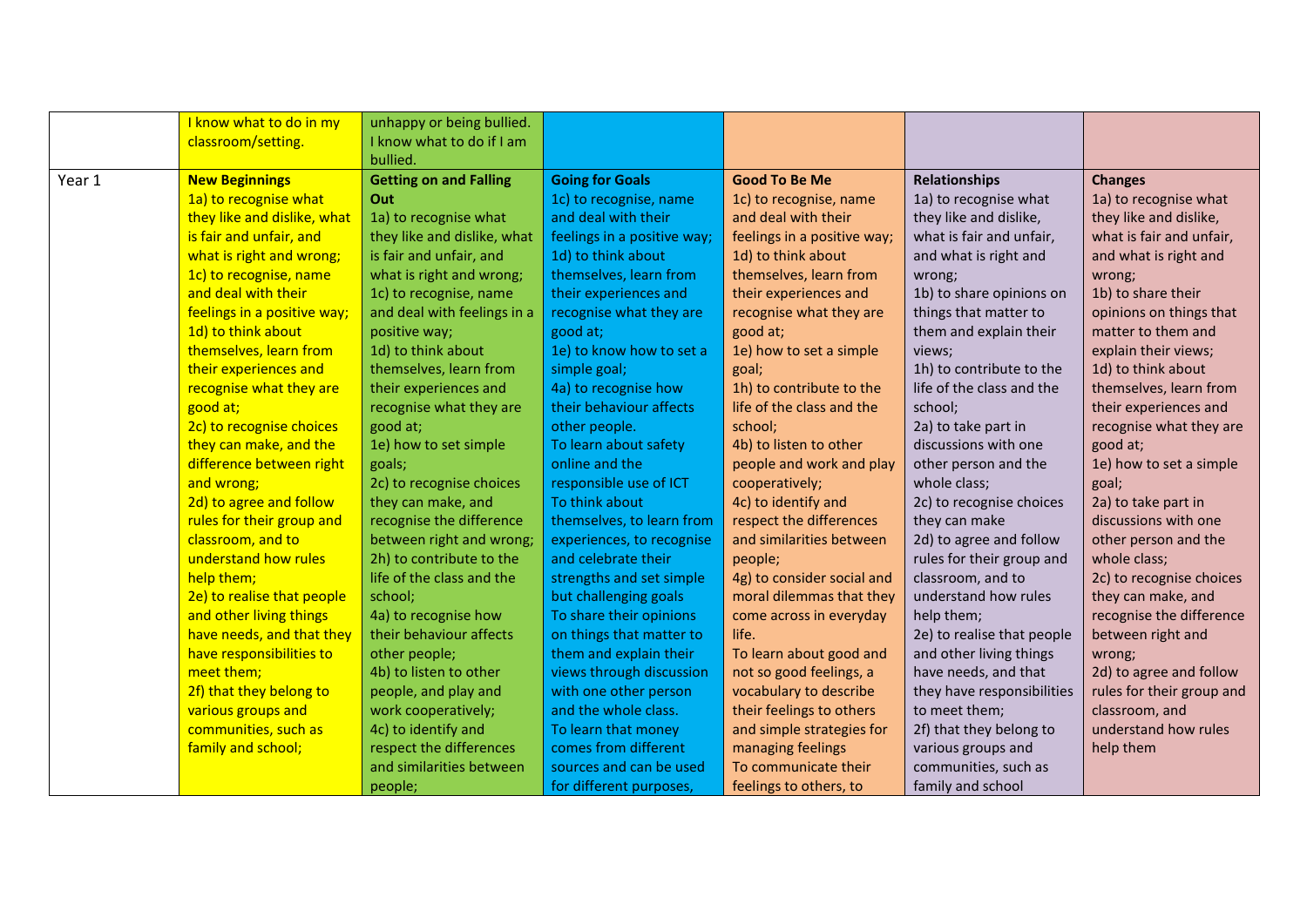| 2h) to contribute to the    | 4d) that family and             | including the concepts of | recognise how others      | 3a) how to make simple      | 4a) to recognise how      |
|-----------------------------|---------------------------------|---------------------------|---------------------------|-----------------------------|---------------------------|
| life of the class and the   | friends should care for         | spending and saving.      | show feelings and how     | choices that improve        | their behaviour affects   |
| school;                     | each other.                     |                           | others respond            | their health and well-      | other people;             |
| 4a) to recognise how        |                                 |                           | What constitutes a        | being                       | 4d) that family and       |
| their behaviour affects     | <b>ANTI-BULLYING WEEK:</b>      |                           | healthy lifestyle,        | 3f) recognise that all      | friends should care for   |
| other people;               | <b>Say No to Bullying- SEAL</b> |                           | including the benefits of | household products,         | each other; to show the   |
| 4b) to listen to other      | Children will be taught:        |                           | physical activity, rest,  | including medicines, can    | importance of telling the |
| people and work and play    | 1a) to recognise what           |                           | healthy eating and dental | be harmful if not used      | truth and the             |
| cooperatively;              | they like and dislike, what     |                           | health                    | properly                    | consequences of lying.    |
| 4c) to identify and respect | is fair and unfair, and         |                           | To name main parts of     | 3g) recognise rules for,    | To learn about change     |
| the differences and         | what is right and wrong;        |                           | the body, including       | and ways of keeping         | and loss and the          |
| similarities between        | 1b) to share opinions on        |                           | external genitalia,       | safe, including basic road  | associated feelings       |
| people;                     | things that matter to           |                           | similarities and          | safety, and about people    | (including moving home,   |
| 4d) that family and         | them and explain their          |                           | differences between boys  | who can help them to        | losing toys, pets or      |
| friends should care for     | views;                          |                           | and girls                 | stay safe                   | friends)                  |
| each other.                 | 1c) to recognise, name          |                           | To recognise what they    | 4d) that family and         | To know about people      |
| 3e) the names of the        | and deal with their             |                           | like and dislike, how to  | friends should care for     | who look after them       |
| main parts of the body- in  | feelings in a positive way;     |                           | make real and informed    | each other.                 | within school, who to go  |
| <b>Science</b>              | 2c) to recognise choices        |                           | choices that improve      | 4d) to realise the nature   | to if they are worried    |
|                             | they can make, and              |                           | their physical and        | and consequences of         | and how to attract their  |
|                             | recognise the difference        |                           | emotional health, to      | racism, teasing, bullying   | attention.                |
|                             | between right and wrong;        |                           | recognise that choices    | and aggressive              | To know ways that pupils  |
|                             | 4a) to recognise how            |                           | can have good and not so  | behaviours, and how to      | can help these people to  |
|                             | their behaviour affects         |                           | good consequences         | respond to them and ask     | look after them           |
|                             | other people;                   |                           |                           | for help;                   |                           |
|                             | 4c) to identify and             |                           |                           | 4f) that differences and    |                           |
|                             | respect the differences         |                           |                           | similarities between        |                           |
|                             | and similarities between        |                           |                           | people arise from a         |                           |
|                             | people;                         |                           |                           | number of factors,          |                           |
|                             | 4d) that family and             |                           |                           | including cultural, ethnic, |                           |
|                             | friends should care for         |                           |                           | racial and religious        |                           |
|                             | each other;                     |                           |                           | diversity, gender and       |                           |
|                             | 4e) that there are              |                           |                           | disability;                 |                           |
|                             | different types of teasing      |                           |                           | 4g) where individuals,      |                           |
|                             | and bullying, that bullying     |                           |                           | families and groups can     |                           |
|                             |                                 |                           |                           | get help and support.       |                           |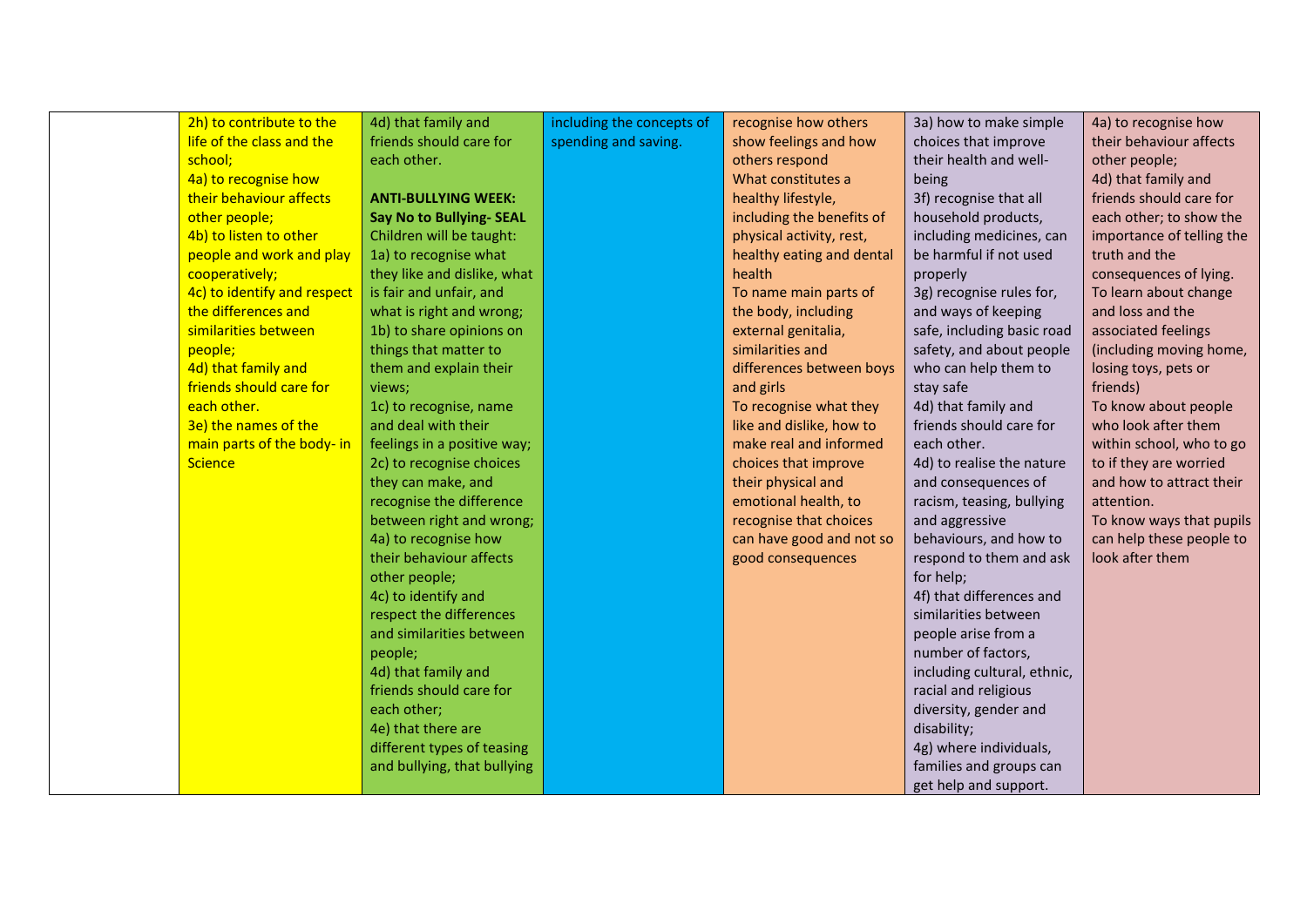|                   |                             | is wrong, and how to get      |                             |                                |                            |                            |
|-------------------|-----------------------------|-------------------------------|-----------------------------|--------------------------------|----------------------------|----------------------------|
|                   |                             | help to deal with bullying.   |                             |                                |                            |                            |
|                   |                             | To learn about safety         |                             |                                |                            |                            |
|                   |                             | online and the                |                             |                                |                            |                            |
|                   |                             | responsible use of ICT        |                             |                                |                            |                            |
| Year <sub>2</sub> | <b>New Beginnings</b>       | <b>Getting on and falling</b> | <b>Going for Goals</b>      | <b>Good to be Me</b>           | <b>Relationships</b>       | <b>Changes</b>             |
|                   | 1a) to recognise what       | out                           | 1a) to recognise what       | 1c) to recognise, name         | 1a) to recognise what      | 1c) to recognise, name     |
|                   | they like and dislike, what | 1a) to recognise what         | they like and dislike       | and deal with their            | they like and dislike      | and deal with their        |
|                   | is fair and unfair, and     | they like and dislike, what   | 1b) to share opinions on    | feelings in a positive way;    | 1b) to share their         | feelings in a positive     |
|                   | what is right and wrong;    | is fair and unfair, and       | things that matter to       | 1d) to think about             | opinions on things that    | way;                       |
|                   | 1c) to recognise, name      | what is right and wrong;      | them and explain their      | themselves, learn from         | matter to them and         | 1d) to think about         |
|                   | and deal with their         | 1c) to recognise, name        | views;                      | their experiences and          | explain their views        | themselves, learn from     |
|                   | feelings in a positive way; | and deal with feelings in a   | 1c) to recognise, name      | recognise what they are        | 2a) to take part in        | their experiences and      |
|                   | 1d) to think about          | positive way;                 | and deal with their         | good at;                       | discussions with one       | recognise what they are    |
|                   | themselves, learn from      | 1d) to think about            | feelings in a positive way; | 1e) how to set a simple        | other person and the       | good at;                   |
|                   | their experiences and       | themselves, learn from        | 1e) to know how to set a    | goal;                          | whole class                | 1e) how to set a simple    |
|                   | recognise what they are     | their experiences and         | simple goal;                | 1h) to contribute to the       | 2d) to understand how      | goal;                      |
|                   | good at;                    | recognise what they are       | 2a) to take part in         | life of the class and the      | rules help them            | 2a) to take part in        |
|                   | 2c) to recognise choices    | good at;                      | discussions with one        | school;                        | 2e) to realise that people | discussions with one       |
|                   | they can make, and the      | 1e) how to set simple         | other person and the        | 4b) to listen to other         | and other living things    | other person and the       |
|                   | difference between right    | goals;                        | whole class;                | people and work and play       | have needs, and that       | whole class;               |
|                   | and wrong;                  | 2c) to recognise choices      | 2b) to take part in a       | cooperatively;                 | they have responsibilities | 2c) to recognise choices   |
|                   | 2d) to agree and follow     | they can make, and            | simple debate about         | 4c) to identify and            | to meet them;              | they can make, and         |
|                   | rules for their group and   | recognise the difference      | topical issues              | respect the differences        | 3d) about the process of   | recognise the difference   |
|                   | classroom, and to           | between right and wrong;      | 2c) to recognise choices    | and similarities between       | growing from young to      | between right and          |
|                   | understand how rules        | 2h) to contribute to the      | they can make               | people;                        | old and how people's       | wrong;                     |
|                   | help them;                  | life of the class and the     | 2i) to realise that money   | 4g) to consider social and     | needs change               | 4a) to recognise how       |
|                   | 2e) to realise that people  | school;                       | comes from different        | moral dilemmas that they       | 3g) recognise rules for,   | their behaviour affects    |
|                   | and other living things     | 4a) to recognise how          | sources and can be used     | come across in everyday        | and ways of keeping        | other people;              |
|                   | have needs, and that they   | their behaviour affects       | for different purposes      | life.                          | safe, including basic road | 4c) to identify and        |
|                   | have responsibilities to    | other people;                 | 3a) to understand how to    | <b>Speaking and Listening-</b> | safety, and about people   | respect the differences    |
|                   | meet them;                  | 4b) to listen to other        | make simple choices that    | T2 7. To take turns to         | who can help them to       | and similarities between   |
|                   | 2f) that they belong to     | people, and play and          | improve their health and    | speak, listen to others'       | stay safe                  | people.                    |
|                   | various groups and          | work cooperatively;           | well-being                  | suggestions and talk           | 4b) to listen to other     | Speaking and Listening-    |
|                   | communities, such as        | 4c) to identify and           | 3b) to maintain personal    | about what they are            | people and work and        | T3 11. To explain their    |
|                   | family and school;          | respect the differences       | hygiene                     | going to do                    | play cooperatively;        | views to others in a small |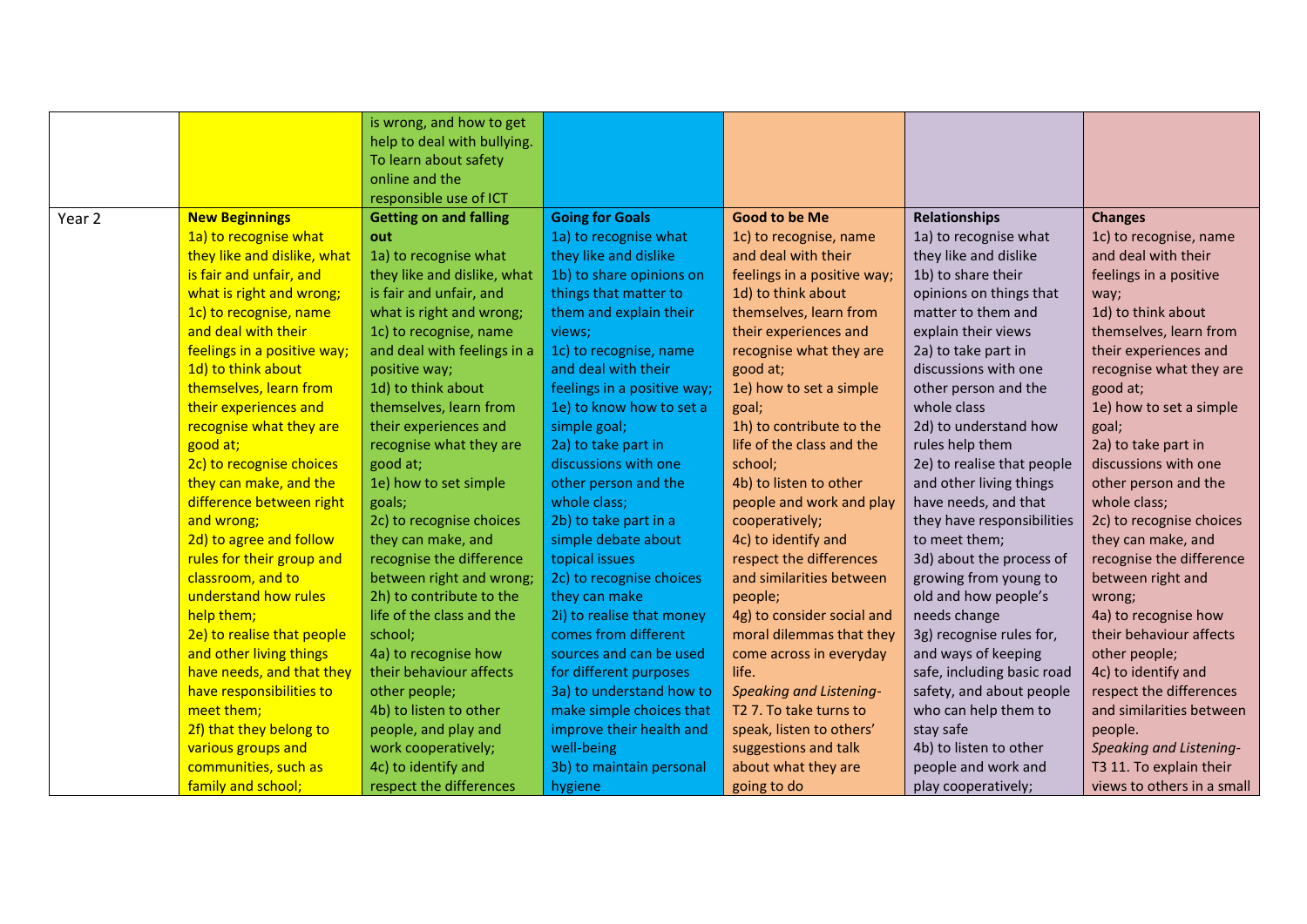| 2h) to contribute to the<br>3g) appreciate rules for<br>and similarities between<br>to be able to identify<br>life of the class and the<br>and ways of keeping safe<br>positive and negative<br>people;<br>school;<br>4d) that family and<br>and about people who<br>views to the class<br>aspects about taking on a<br>4a) to recognise how<br>friends should care for<br>can help them to stay<br>responsibility<br>their behaviour affects<br>each other.<br>safe.<br><b>Feelings and</b><br>other people;<br><b>Speaking and Listening-</b><br>4b) to listen to other | group, and decide how<br>to report the group's |
|---------------------------------------------------------------------------------------------------------------------------------------------------------------------------------------------------------------------------------------------------------------------------------------------------------------------------------------------------------------------------------------------------------------------------------------------------------------------------------------------------------------------------------------------------------------------------|------------------------------------------------|
|                                                                                                                                                                                                                                                                                                                                                                                                                                                                                                                                                                           |                                                |
|                                                                                                                                                                                                                                                                                                                                                                                                                                                                                                                                                                           |                                                |
|                                                                                                                                                                                                                                                                                                                                                                                                                                                                                                                                                                           |                                                |
|                                                                                                                                                                                                                                                                                                                                                                                                                                                                                                                                                                           |                                                |
|                                                                                                                                                                                                                                                                                                                                                                                                                                                                                                                                                                           |                                                |
|                                                                                                                                                                                                                                                                                                                                                                                                                                                                                                                                                                           |                                                |
| <b>Relationships</b><br>4b) to listen to other<br>T1 15. To listen to each<br>people, and play and                                                                                                                                                                                                                                                                                                                                                                                                                                                                        |                                                |
| 1b) to share their<br>people and work and play<br>other's views and<br>work cooperatively                                                                                                                                                                                                                                                                                                                                                                                                                                                                                 |                                                |
| cooperatively;<br>3d) about the process of<br>preferences, agree the                                                                                                                                                                                                                                                                                                                                                                                                                                                                                                      | opinions on things that                        |
| matter to them and<br>4c) to identify and respect<br>next steps to take and<br>growing from young to                                                                                                                                                                                                                                                                                                                                                                                                                                                                      |                                                |
| the differences and<br>explain their views;<br>identify contributions by<br>old and how people's                                                                                                                                                                                                                                                                                                                                                                                                                                                                          |                                                |
| similarities between<br>needs change -in Science<br>2a) to take part in<br>each group member                                                                                                                                                                                                                                                                                                                                                                                                                                                                              |                                                |
| <b>Ask school to discuss</b><br><b>Anti-Bullying Week</b><br>people;                                                                                                                                                                                                                                                                                                                                                                                                                                                                                                      | discussions with one                           |
| 4d) that family and<br><b>Say No to Bullying</b><br>healthy eating and                                                                                                                                                                                                                                                                                                                                                                                                                                                                                                    | other person and the                           |
| friends should care for<br>whole class;<br>1a) to recognise what<br>hygiene.                                                                                                                                                                                                                                                                                                                                                                                                                                                                                              |                                                |
| each other.<br><b>Ask local dentist to talk</b><br>they like and dislike, what                                                                                                                                                                                                                                                                                                                                                                                                                                                                                            | 2c) to recognise choices                       |
| they can make<br>is fair and unfair, and<br>about healthy eating and                                                                                                                                                                                                                                                                                                                                                                                                                                                                                                      |                                                |
| 2g) recognise what<br>the choices relating to<br>what is right and wrong;                                                                                                                                                                                                                                                                                                                                                                                                                                                                                                 |                                                |
| harms their local<br>dental hygiene.<br>1b) to share opinions on                                                                                                                                                                                                                                                                                                                                                                                                                                                                                                          |                                                |
| things that matter to<br><b>Use Balance of good</b><br>environment                                                                                                                                                                                                                                                                                                                                                                                                                                                                                                        |                                                |
| health resources.<br>them and explain their                                                                                                                                                                                                                                                                                                                                                                                                                                                                                                                               | 3a) Make simple choices                        |
| views;                                                                                                                                                                                                                                                                                                                                                                                                                                                                                                                                                                    | 3b) to maintain personal                       |
| hygiene<br>1c) to recognise, name                                                                                                                                                                                                                                                                                                                                                                                                                                                                                                                                         |                                                |
| and deal with their                                                                                                                                                                                                                                                                                                                                                                                                                                                                                                                                                       | 3c) to understand how                          |
| feelings in a positive way;                                                                                                                                                                                                                                                                                                                                                                                                                                                                                                                                               | some diseases spread                           |
| 2c) to recognise choices                                                                                                                                                                                                                                                                                                                                                                                                                                                                                                                                                  | and can be controlled                          |
| they can make, and                                                                                                                                                                                                                                                                                                                                                                                                                                                                                                                                                        | 4b) to listen to other                         |
| recognise the difference                                                                                                                                                                                                                                                                                                                                                                                                                                                                                                                                                  | people and work and                            |
| play cooperatively;<br>between right and wrong;                                                                                                                                                                                                                                                                                                                                                                                                                                                                                                                           |                                                |
| 4d) that family and<br>4a) to recognise how                                                                                                                                                                                                                                                                                                                                                                                                                                                                                                                               |                                                |
| their behaviour affects                                                                                                                                                                                                                                                                                                                                                                                                                                                                                                                                                   | friends should care for                        |
| each other<br>other people;                                                                                                                                                                                                                                                                                                                                                                                                                                                                                                                                               |                                                |
| 4c) to identify and                                                                                                                                                                                                                                                                                                                                                                                                                                                                                                                                                       |                                                |
| respect the differences                                                                                                                                                                                                                                                                                                                                                                                                                                                                                                                                                   |                                                |
| and similarities between                                                                                                                                                                                                                                                                                                                                                                                                                                                                                                                                                  |                                                |
| people;                                                                                                                                                                                                                                                                                                                                                                                                                                                                                                                                                                   |                                                |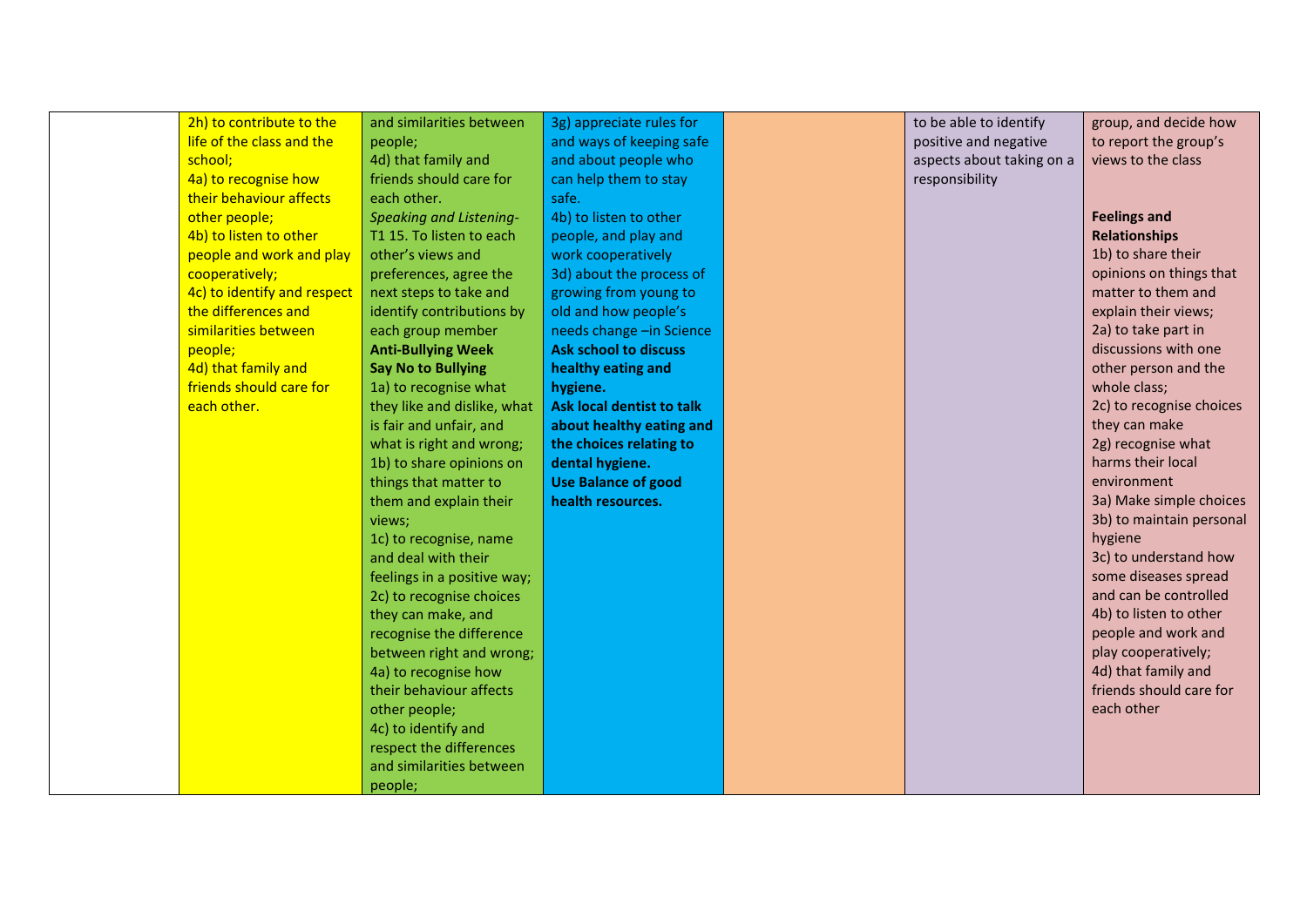|        |                              | 4d) that family and<br>friends should care for<br>each other;<br>4e) that there are<br>different types of teasing |                                |                              |                           |                            |
|--------|------------------------------|-------------------------------------------------------------------------------------------------------------------|--------------------------------|------------------------------|---------------------------|----------------------------|
|        |                              | and bullying, that bullying<br>is wrong, and how to get                                                           |                                |                              |                           |                            |
|        |                              | help to deal with bullying.                                                                                       |                                |                              |                           |                            |
| Year 3 | <b>New Beginnings</b>        | <b>Getting on and falling</b>                                                                                     | <b>Going for Goals</b>         | <b>Good to be Me</b>         | <b>Relationships</b>      | <b>Changes</b>             |
|        | 1b) to recognise their       | out                                                                                                               | 1b) to recognise their         | 1a) to talk and write        | 1a) to talk and write     | 1b) to recognise their     |
|        | worth as individuals, by     | 1b) to recognise their                                                                                            | worth as individuals, by       | about their opinions, and    | about their opinions, and | worth as individuals, by   |
|        | identifying positive things  | worth as individuals by                                                                                           | identifying positive things    | explain their views, on      | explain their views, on   | identifying positive       |
|        | about themselves and         | identifying positive things                                                                                       | about themselves and           | issues that affect           | issues that affect        | things about themselves    |
|        | their achievements,          | about themselves and                                                                                              | their achievements,            | themselves and society;      | themselves and society;   | and their achievements,    |
|        | seeing their mistakes,       | their achievements,                                                                                               | seeing their mistakes,         | 1b) to recognise their       | 1b) to recognise their    | seeing their mistakes,     |
|        | making amends and            | seeing their mistakes,                                                                                            | making amends and              | worth as individuals, by     | worth as individuals, by  | making amends and          |
|        | setting personal goals;      | making amends and                                                                                                 | setting personal goals;        | identifying positive things  | identifying positive      | setting personal goals;    |
|        | 1c) to face new              | setting personal goals;                                                                                           | 2f) to resolve differences     | about themselves and         | things about themselves   | 1c) to face new            |
|        | challenges positively by     | 2e) to reflect on spiritual,                                                                                      | by looking at alternatives,    | their achievements,          | and their achievements,   | challenges positively by   |
|        | collecting information,      | moral social and cultural                                                                                         | making decisions and           | seeing their mistakes,       | seeing their mistakes,    | collecting information,    |
|        | looking for help, making     | issues, using imagination                                                                                         | explaining choices;            | making amends and            | making amends and         | looking for help, making   |
|        | responsible choices and      | to understand other                                                                                               | 3e) to recognise the           | setting personal goals;      | setting personal goals;   | responsible choices and    |
|        | taking action;               | people's experiences;                                                                                             | different risks in different   | 2e) to reflect on spiritual, | 1c) to face new           | taking action;             |
|        | 2b) why and how rules        | 2f) to resolve differences                                                                                        | situations and then            | moral, social and cultural   | challenges positively by  | 2e) to reflect on          |
|        | and laws are made and        | by looking at alternatives,                                                                                       | decide how to behave           | issues, using imagination    | collecting information,   | spiritual, moral, social   |
|        | enforced, why different      | making decisions and                                                                                              | responsibly.                   | to understand other          | looking for help, making  | and cultural issues, using |
|        | rules are needed in          | explaining choices;                                                                                               | <b>Speaking and Listening-</b> | people's experiences;        | responsible choices and   | imagination to             |
|        | different situations and     | 4a) that their actions                                                                                            | T2 31. To actively include     | 4a) that their actions       | taking action;            | understand other           |
|        | how to take part in          | affect themselves and                                                                                             | and respond to all             | affect themselves and        | 1e) how to set a simple   | people's experiences;      |
|        | making and changing          | others, to care about                                                                                             | members of the group.          | others, to care about        | goal;                     | 2i) to appreciate the      |
|        | rules;                       | other people's feelings                                                                                           |                                | other people's feelings      | 2a) to take part in       | range of national,         |
|        | 2d) that there are           | and to try to see things                                                                                          |                                | and to try to see things     | discussions with one      | regional, religious and    |
|        | different kinds of           | from their points of view;                                                                                        |                                | from their points of view;   | other person and the      | ethnic identities in the   |
|        | responsibilities, rights and | 4f) that differences and                                                                                          |                                | 4c) to be aware of           | whole class;              | UK.                        |
|        | duties at home, at school    | similarities between                                                                                              |                                | different types of           |                           |                            |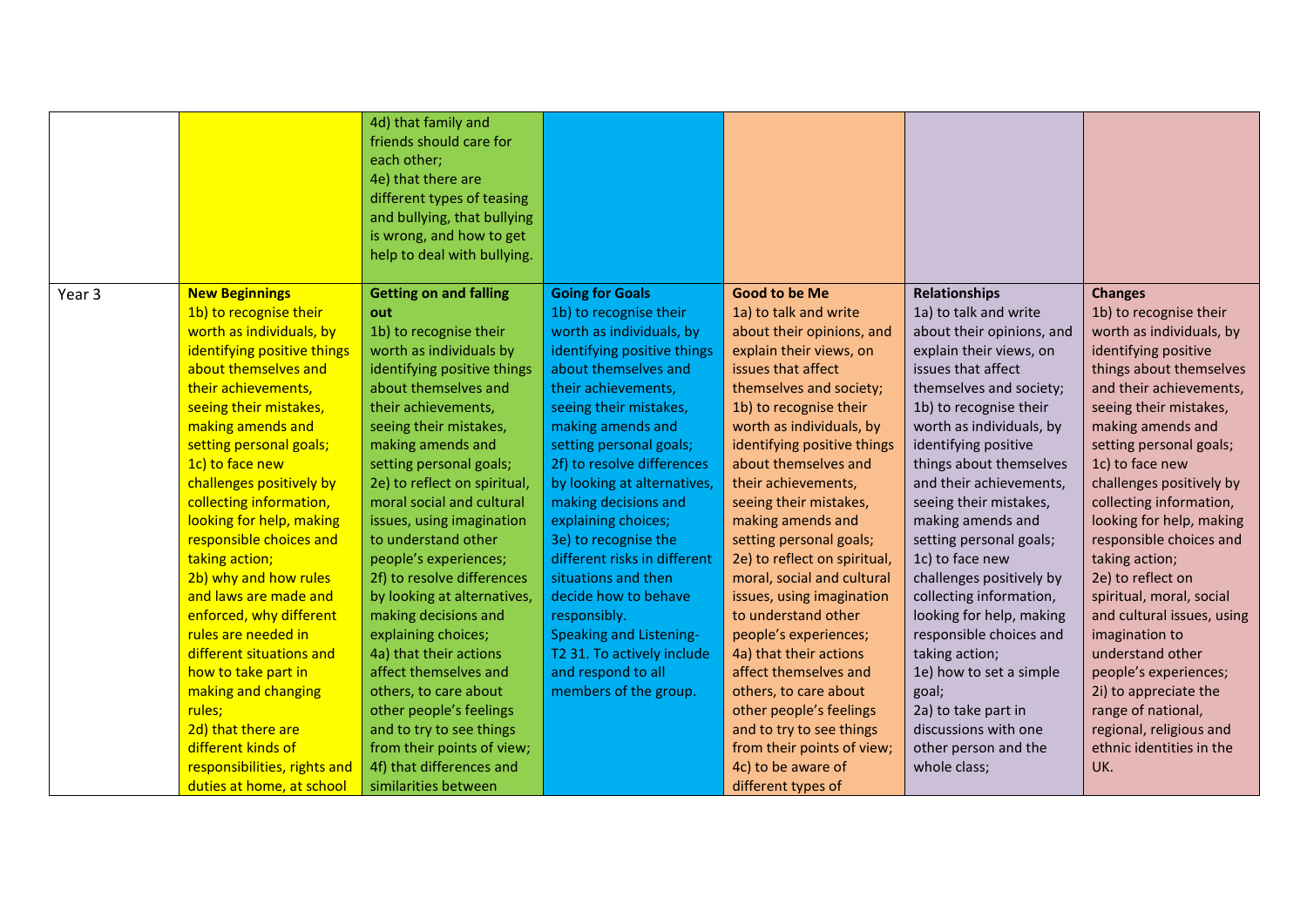and in the community, and that these can sometimes conflict with each other; 2e) to reflect on spiritual, moral, social and cultural issues, using imagination to understand other people's experiences; 4a) that their actions affect themselves and others, to care about other people's feelings and to try to see things from their points of view; 4c) to be aware of different types of relationships, including marriage and those between friends and families, and to develop the skills to be effective in relationships; 4d) to realise the nature and consequences of racism, teasing, bullying and aggressive behaviours, and how to respond to them and ask for help. Speaking and Listening-Year 3: T1 27. To use talk to organise roles and action.

people arise from a number of factors, including cultural, ethnic, racial and religious diversity, gender and disability. Speaking and Listening-T1 27. To use talk to organise roles At the beginning of the activity take some and action.

## **ANTI-BULLYING WEEK: Say No to Bullying**

1b) to recognise their worth as individuals, by identifying positive things about themselves and their achievements, seeing their mistakes, making amends and setting personal goals; 1c) to face new challenges positively by collecting information, looking for help, making responsible choices and taking action; 2c) to realise the consequences of antisocial and aggressive behaviours, such as bullying and racism, for individuals and communities;

relationships, including marriage, and those between friends and families, and to develop the skills to be effective in relationships. *Speaking and Listening*-T2, 31. To actively include and respond to all members of the group

and laws are made and enforced, why different rules are needed in different situations and how to take part in making and changing rules; 2e) to reflect on spiritual, moral, social and cultural issues, using imagination to understand other people's experiences; 2f) to resolve differences by looking at alternatives, making decisions and explaining choices 2h) to contribute to the life of the class and the school; 2i) to appreciate the range of national, regional, religious and ethnic identities in the UK. 2j) that resources can be allocated in different ways and that these economic choices affect individuals, communities and sustainability of the environment. 2k) to explore how the media present information.

2b) why and how rules

Speaking and Listening-T3 35. To use the language of possibility to investigate and reflect on feelings, behaviour or relationships.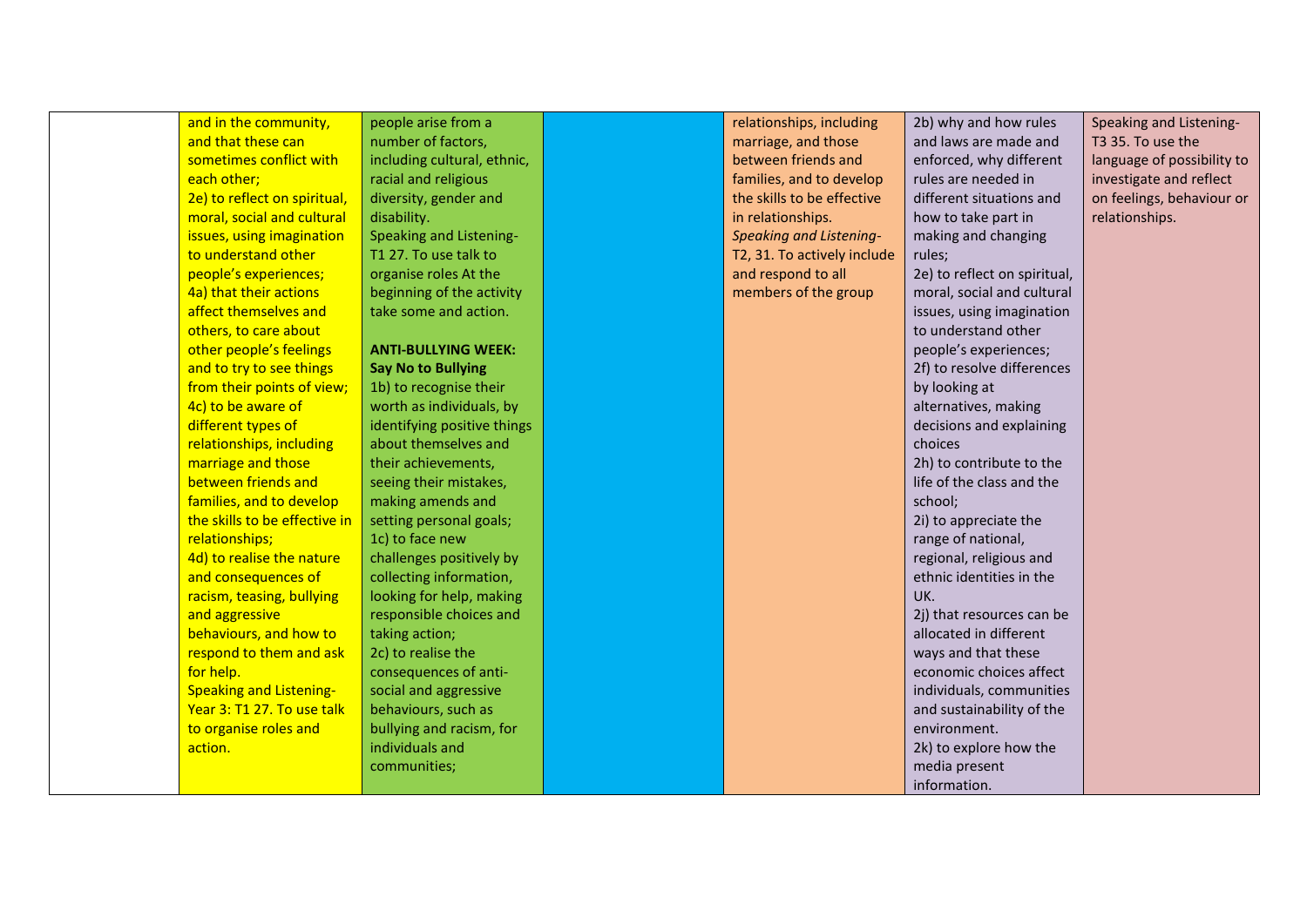| 2e) to reflect on spiritual,<br>4a) that their actions<br>affect themselves and<br>moral, social and cultural<br>issues, using imagination<br>others, to care about<br>to understand other<br>other people's feelings<br>people's experiences;<br>and to try to see things<br>from their points of view;<br>3f) that pressure to<br>behave in an<br>4b)to think about the<br>unacceptable or risky way<br>lives of people living in<br>can come from a variety<br>other places and times,<br>of sources, including<br>and people with different<br>people they know, and<br>values and customs.<br>how to ask for help and<br>4c) to be aware of<br>use basic techniques for<br>different types of<br>relationships, including<br>resisting pressure to do<br>marriage, and those<br>wrong;<br>3g) school rules about<br>between friends and<br>families, and to develop<br>health and safety, basic<br>the skills to be effective<br>emergency aid<br>procedures and where to<br>in relationships.<br>get help;<br>4e) to recognise and<br>4a) that their actions<br>challenge stereotypes.<br>affect themselves and<br>4f) that differences and<br>others, to care about<br>similarities between<br>other people's feelings<br>people arise from a |
|------------------------------------------------------------------------------------------------------------------------------------------------------------------------------------------------------------------------------------------------------------------------------------------------------------------------------------------------------------------------------------------------------------------------------------------------------------------------------------------------------------------------------------------------------------------------------------------------------------------------------------------------------------------------------------------------------------------------------------------------------------------------------------------------------------------------------------------------------------------------------------------------------------------------------------------------------------------------------------------------------------------------------------------------------------------------------------------------------------------------------------------------------------------------------------------------------------------------------------------------------|
|                                                                                                                                                                                                                                                                                                                                                                                                                                                                                                                                                                                                                                                                                                                                                                                                                                                                                                                                                                                                                                                                                                                                                                                                                                                      |
|                                                                                                                                                                                                                                                                                                                                                                                                                                                                                                                                                                                                                                                                                                                                                                                                                                                                                                                                                                                                                                                                                                                                                                                                                                                      |
|                                                                                                                                                                                                                                                                                                                                                                                                                                                                                                                                                                                                                                                                                                                                                                                                                                                                                                                                                                                                                                                                                                                                                                                                                                                      |
|                                                                                                                                                                                                                                                                                                                                                                                                                                                                                                                                                                                                                                                                                                                                                                                                                                                                                                                                                                                                                                                                                                                                                                                                                                                      |
|                                                                                                                                                                                                                                                                                                                                                                                                                                                                                                                                                                                                                                                                                                                                                                                                                                                                                                                                                                                                                                                                                                                                                                                                                                                      |
|                                                                                                                                                                                                                                                                                                                                                                                                                                                                                                                                                                                                                                                                                                                                                                                                                                                                                                                                                                                                                                                                                                                                                                                                                                                      |
|                                                                                                                                                                                                                                                                                                                                                                                                                                                                                                                                                                                                                                                                                                                                                                                                                                                                                                                                                                                                                                                                                                                                                                                                                                                      |
|                                                                                                                                                                                                                                                                                                                                                                                                                                                                                                                                                                                                                                                                                                                                                                                                                                                                                                                                                                                                                                                                                                                                                                                                                                                      |
|                                                                                                                                                                                                                                                                                                                                                                                                                                                                                                                                                                                                                                                                                                                                                                                                                                                                                                                                                                                                                                                                                                                                                                                                                                                      |
|                                                                                                                                                                                                                                                                                                                                                                                                                                                                                                                                                                                                                                                                                                                                                                                                                                                                                                                                                                                                                                                                                                                                                                                                                                                      |
|                                                                                                                                                                                                                                                                                                                                                                                                                                                                                                                                                                                                                                                                                                                                                                                                                                                                                                                                                                                                                                                                                                                                                                                                                                                      |
|                                                                                                                                                                                                                                                                                                                                                                                                                                                                                                                                                                                                                                                                                                                                                                                                                                                                                                                                                                                                                                                                                                                                                                                                                                                      |
|                                                                                                                                                                                                                                                                                                                                                                                                                                                                                                                                                                                                                                                                                                                                                                                                                                                                                                                                                                                                                                                                                                                                                                                                                                                      |
|                                                                                                                                                                                                                                                                                                                                                                                                                                                                                                                                                                                                                                                                                                                                                                                                                                                                                                                                                                                                                                                                                                                                                                                                                                                      |
|                                                                                                                                                                                                                                                                                                                                                                                                                                                                                                                                                                                                                                                                                                                                                                                                                                                                                                                                                                                                                                                                                                                                                                                                                                                      |
|                                                                                                                                                                                                                                                                                                                                                                                                                                                                                                                                                                                                                                                                                                                                                                                                                                                                                                                                                                                                                                                                                                                                                                                                                                                      |
|                                                                                                                                                                                                                                                                                                                                                                                                                                                                                                                                                                                                                                                                                                                                                                                                                                                                                                                                                                                                                                                                                                                                                                                                                                                      |
|                                                                                                                                                                                                                                                                                                                                                                                                                                                                                                                                                                                                                                                                                                                                                                                                                                                                                                                                                                                                                                                                                                                                                                                                                                                      |
|                                                                                                                                                                                                                                                                                                                                                                                                                                                                                                                                                                                                                                                                                                                                                                                                                                                                                                                                                                                                                                                                                                                                                                                                                                                      |
|                                                                                                                                                                                                                                                                                                                                                                                                                                                                                                                                                                                                                                                                                                                                                                                                                                                                                                                                                                                                                                                                                                                                                                                                                                                      |
|                                                                                                                                                                                                                                                                                                                                                                                                                                                                                                                                                                                                                                                                                                                                                                                                                                                                                                                                                                                                                                                                                                                                                                                                                                                      |
|                                                                                                                                                                                                                                                                                                                                                                                                                                                                                                                                                                                                                                                                                                                                                                                                                                                                                                                                                                                                                                                                                                                                                                                                                                                      |
|                                                                                                                                                                                                                                                                                                                                                                                                                                                                                                                                                                                                                                                                                                                                                                                                                                                                                                                                                                                                                                                                                                                                                                                                                                                      |
|                                                                                                                                                                                                                                                                                                                                                                                                                                                                                                                                                                                                                                                                                                                                                                                                                                                                                                                                                                                                                                                                                                                                                                                                                                                      |
| and to try to see things<br>number of factors,                                                                                                                                                                                                                                                                                                                                                                                                                                                                                                                                                                                                                                                                                                                                                                                                                                                                                                                                                                                                                                                                                                                                                                                                       |
| from their points of view;<br>including cultural, ethnic,                                                                                                                                                                                                                                                                                                                                                                                                                                                                                                                                                                                                                                                                                                                                                                                                                                                                                                                                                                                                                                                                                                                                                                                            |
| 4d) to realise the nature<br>racial and religious                                                                                                                                                                                                                                                                                                                                                                                                                                                                                                                                                                                                                                                                                                                                                                                                                                                                                                                                                                                                                                                                                                                                                                                                    |
| and consequences of<br>diversity, difference of                                                                                                                                                                                                                                                                                                                                                                                                                                                                                                                                                                                                                                                                                                                                                                                                                                                                                                                                                                                                                                                                                                                                                                                                      |
| racism, teasing, bullying,<br>gender and disability.                                                                                                                                                                                                                                                                                                                                                                                                                                                                                                                                                                                                                                                                                                                                                                                                                                                                                                                                                                                                                                                                                                                                                                                                 |
| 4g) where individuals,<br>and aggressive                                                                                                                                                                                                                                                                                                                                                                                                                                                                                                                                                                                                                                                                                                                                                                                                                                                                                                                                                                                                                                                                                                                                                                                                             |
| behaviours and how to<br>families and groups can                                                                                                                                                                                                                                                                                                                                                                                                                                                                                                                                                                                                                                                                                                                                                                                                                                                                                                                                                                                                                                                                                                                                                                                                     |
| respond to them and ask<br>get help and support.                                                                                                                                                                                                                                                                                                                                                                                                                                                                                                                                                                                                                                                                                                                                                                                                                                                                                                                                                                                                                                                                                                                                                                                                     |
| for help;                                                                                                                                                                                                                                                                                                                                                                                                                                                                                                                                                                                                                                                                                                                                                                                                                                                                                                                                                                                                                                                                                                                                                                                                                                            |
| 4e) to recognise and                                                                                                                                                                                                                                                                                                                                                                                                                                                                                                                                                                                                                                                                                                                                                                                                                                                                                                                                                                                                                                                                                                                                                                                                                                 |
| challenge stereotypes.                                                                                                                                                                                                                                                                                                                                                                                                                                                                                                                                                                                                                                                                                                                                                                                                                                                                                                                                                                                                                                                                                                                                                                                                                               |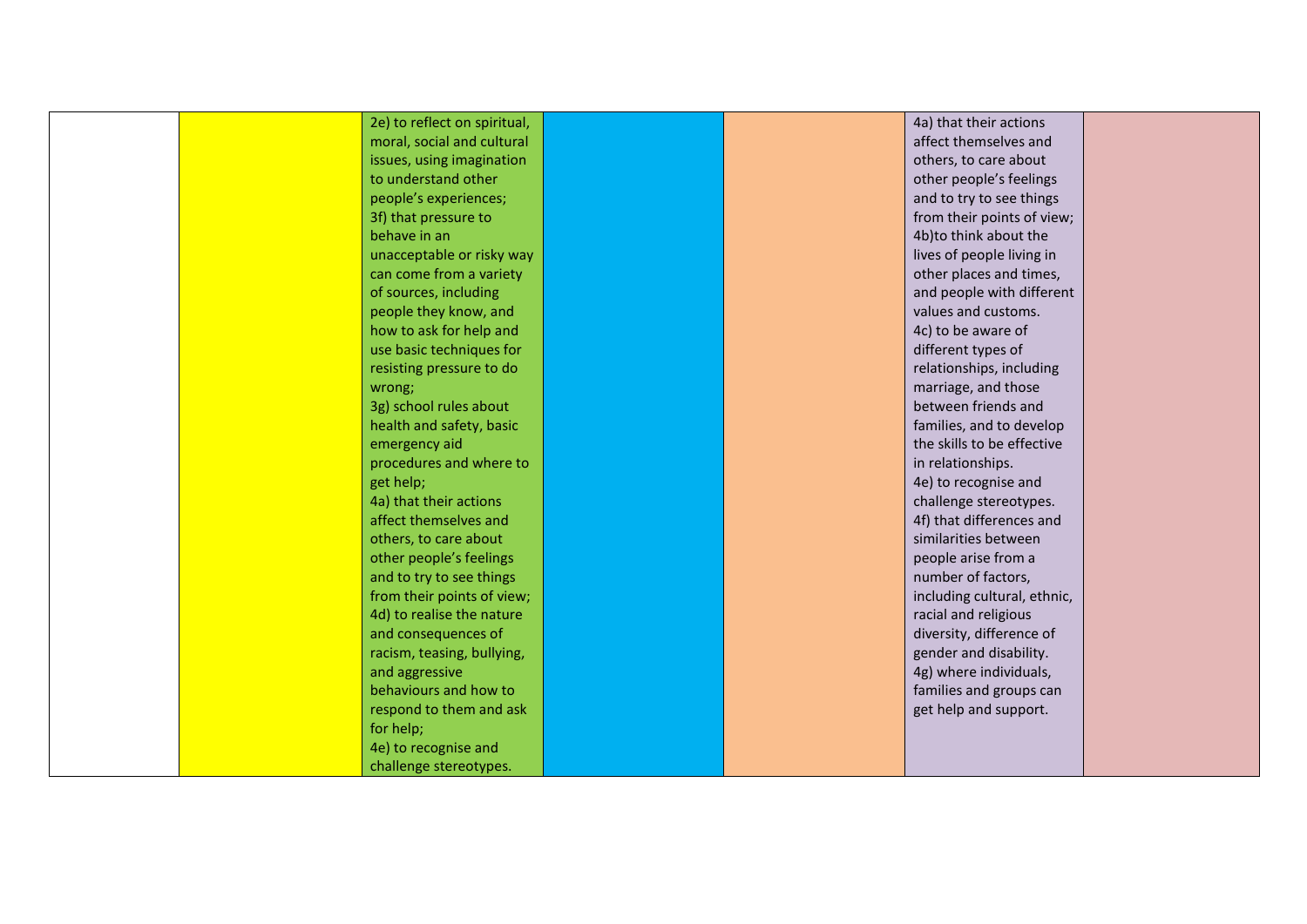| Year 4 | <b>New Beginnings</b>        | <b>Getting on and falling</b>  | <b>Going for Goals</b>         | <b>Good To Be Me</b>         | <b>Relationships</b>         | <b>Changes</b>                |
|--------|------------------------------|--------------------------------|--------------------------------|------------------------------|------------------------------|-------------------------------|
|        | 1b) to recognise their       | out                            | 1b) to recognise their         | 1a) to talk and write        | 1a) to talk and write        | 1b) to recognise their        |
|        | worth as individuals, by     | 1b) to recognise their         | worth as individuals, by       | about their opinions, and    | about their opinions, and    | worth as individuals, by      |
|        | identifying positive things  | worth as individuals by        | identifying positive things    | explain their views, on      | explain their views, on      | identifying positive          |
|        | about themselves and         | identifying positive things    | about themselves and           | issues that affect           | issues that affect           | things about themselves       |
|        | their achievements,          | about themselves and           | their achievements,            | themselves and society;      | themselves and society;      | and their achievements,       |
|        | seeing their mistakes,       | their achievements,            | seeing their mistakes,         | 1b) to recognise their       | 1b) to recognise their       | seeing their mistakes,        |
|        | making amends and            | seeing their mistakes,         | making amends and              | worth as individuals, by     | worth as individuals, by     | making amends and             |
|        | setting personal goals;      | making amends and              | setting personal goals;        | identifying positive things  | identifying positive         | setting personal goals;       |
|        | 1c) to face new              | setting personal goals;        | 2f) to resolve differences     | about themselves and         | things about themselves      | 1c) to face new               |
|        | challenges positively by     | 2e) to reflect on spiritual,   | by looking at alternatives,    | their achievements,          | and their achievements,      | challenges positively by      |
|        | collecting information,      | moral social and cultural      | making decisions and           | seeing their mistakes,       | seeing their mistakes,       | collecting information,       |
|        | looking for help, making     | issues, using imagination      | explaining choices;            | making amends and            | making amends and            | looking for help, making      |
|        | responsible choices and      | to understand other            | 3e) to recognise the           | setting personal goals;      | setting personal goals;      | responsible choices and       |
|        | taking action;               | people's experiences;          | different risks in different   | 2e) to reflect on spiritual, | 2a) to take part in          | taking action;                |
|        | 2b) why and how rules        | 2f) to resolve differences     | situations and then            | moral, social and cultural   | discussions with one         | 2e) to reflect on             |
|        | and laws are made and        | by looking at alternatives,    | decide how to behave           | issues, using imagination    | other person and the         | spiritual, moral, social      |
|        | enforced, why different      | making decisions and           | responsibly.                   | to understand other          | whole class;                 | and cultural issues, using    |
|        | rules are needed in          | explaining choices;            | <b>Speaking and Listening-</b> | people's experiences;        | 2b) why and how rules        | imagination to                |
|        | different situations and     | 4a) that their actions         | T2 31. To actively include     | 4a) that their actions       | and laws are made and        | understand other              |
|        | how to take part in          | affect themselves and          | and respond to all             | affect themselves and        | enforced, why different      | people's experiences;         |
|        | making and changing          | others, to care about          | members of the group.          | others, to care about        | rules are needed in          | 2i) to appreciate the         |
|        | rules;                       | other people's feelings        | To reflect on and              | other people's feelings      | different situations and     | range of national,            |
|        | 2d) that there are           | and to try to see things       | celebrate their                | and to try to see things     | how to take part in          | regional, religious and       |
|        | different kinds of           | from their points of view;     | achievements, identify         | from their points of view;   | making and changing          | ethnic identities in the      |
|        | responsibilities, rights and | 4f) that differences and       | their strengths, areas for     | 4c) to be aware of           | rules;                       | UK.                           |
|        | duties at home, at school    | similarities between           | improvement, set high          | different types of           | 2e) to reflect on spiritual, | Speaking and Listening-       |
|        | and in the community,        | people arise from a            | aspirations and goals          | relationships, including     | moral, social and cultural   | T <sub>3</sub> 35. To use the |
|        | and that these can           | number of factors,             | To develop strategies for      | marriage, and those          | issues, using imagination    | language of possibility to    |
|        | sometimes conflict with      | including cultural, ethnic,    | keeping physically and         | between friends and          | to understand other          | investigate and reflect       |
|        | each other;                  | racial and religious           | emotionally safe online        | families, and to develop     | people's experiences;        | on feelings, behaviour or     |
|        | 2e) to reflect on spiritual, | diversity, gender and          |                                | the skills to be effective   | 2f) to resolve differences   | relationships.                |
|        | moral, social and cultural   | disability.                    |                                | in relationships.            | by looking at                | To reflect about change,      |
|        | issues, using imagination    | <b>Speaking and Listening-</b> |                                | Speaking and Listening-      | alternatives, making         | including transitions         |
|        | to understand other          | T1 27. To use talk to          |                                | T2, 31. To actively include  | decisions and explaining     | (between Key Stages and       |
|        | people's experiences;        | organise roles At the          |                                |                              | choices                      | schools), loss,               |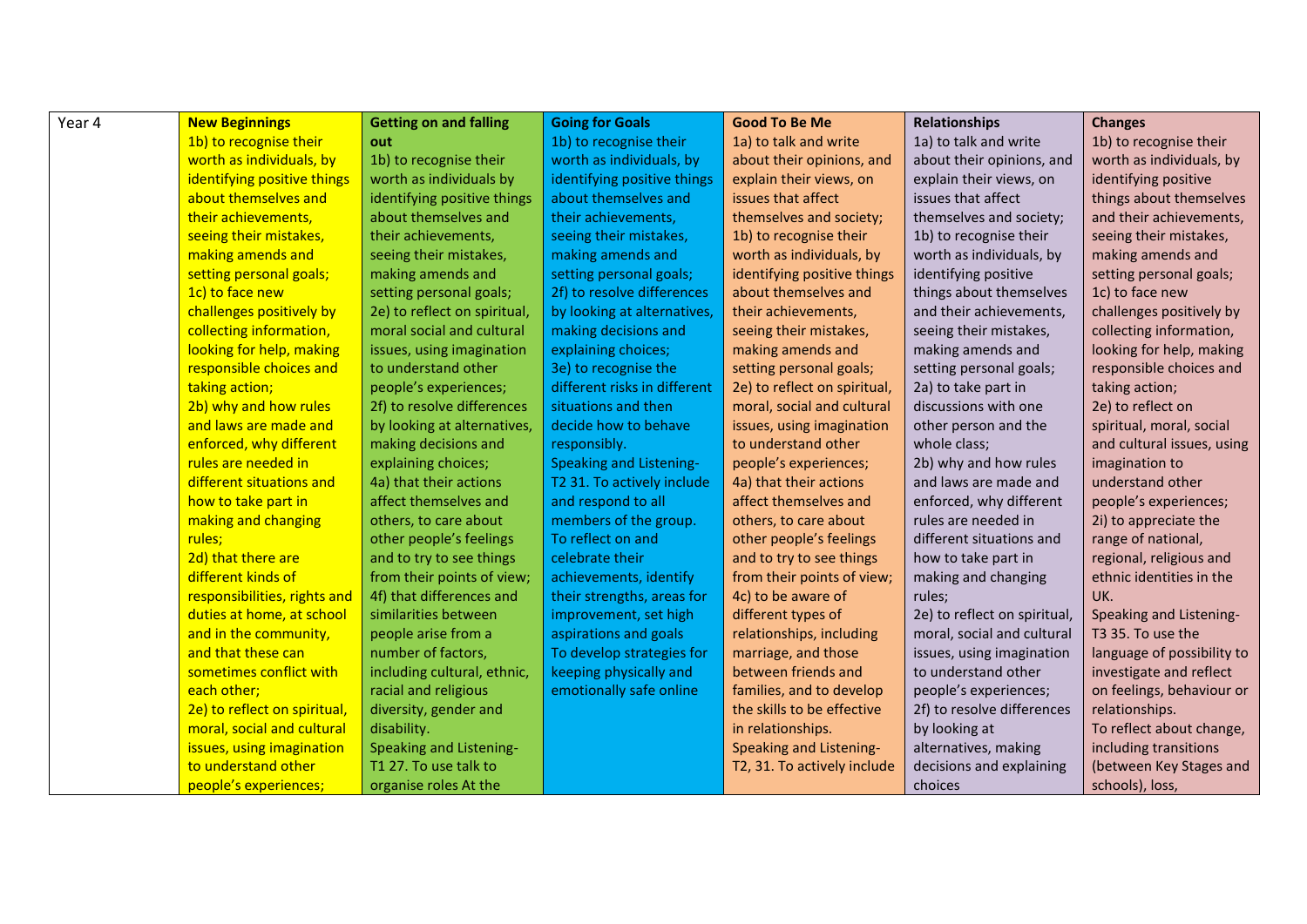| 4a) that their actions         | beginning of the activity    | and respond to all   | 2h) to contribute to the   | separation, divorce and |
|--------------------------------|------------------------------|----------------------|----------------------------|-------------------------|
| affect themselves and          | take some and action.        | members of the group | life of the class and the  | bereavement             |
| others, to care about          | <b>ANTI-BULLYING WEEK:</b>   |                      | school;                    |                         |
| other people's feelings        | Say No to Bullying-SEAL      |                      | 2i) to appreciate the      |                         |
| and to try to see things       | 1b) to recognise their       |                      | range of national,         |                         |
| from their points of view;     | worth as individuals, by     |                      | regional, religious and    |                         |
| 4c) to be aware of             | identifying positive things  |                      | ethnic identities in the   |                         |
| different types of             | about themselves and         |                      | UK.                        |                         |
| relationships, including       | their achievements,          |                      | 2j) that resources can be  |                         |
| marriage and those             | seeing their mistakes,       |                      | allocated in different     |                         |
| between friends and            | making amends and            |                      | ways and that these        |                         |
| families, and to develop       | setting personal goals;      |                      | economic choices affect    |                         |
| the skills to be effective in  | 1c) to face new              |                      | individuals, communities   |                         |
| relationships;                 | challenges positively by     |                      | and sustainability of the  |                         |
| 4d) to realise the nature      | collecting information,      |                      | environment.               |                         |
| and consequences of            | looking for help, making     |                      | 2k) to explore how the     |                         |
| racism, teasing, bullying      | responsible choices and      |                      | media present              |                         |
| and aggressive                 | taking action;               |                      | information.               |                         |
| behaviours, and how to         | 2c) to realise the           |                      | 4a) that their actions     |                         |
| respond to them and ask        | consequences of anti-        |                      | affect themselves and      |                         |
| for help.                      | social and aggressive        |                      | others, to care about      |                         |
| <b>Speaking and Listening-</b> | behaviours, such as          |                      | other people's feelings    |                         |
| Year 3: T1 27. To use talk     | bullying and racism, for     |                      | and to try to see things   |                         |
| to organise roles and          | individuals and              |                      | from their points of view; |                         |
| action.                        | communities;                 |                      | 4b)to think about the      |                         |
| To learn about school          | 2e) to reflect on spiritual, |                      | lives of people living in  |                         |
| rules about health and         | moral, social and cultural   |                      | other places and times,    |                         |
| safety, basic emergency        | issues, using imagination    |                      | and people with different  |                         |
| aid procedures, where          | to understand other          |                      | values and customs.        |                         |
| and how to get help            | people's experiences;        |                      | 4c) to be aware of         |                         |
|                                | 3f) that pressure to         |                      | different types of         |                         |
|                                | behave in an                 |                      | relationships, including   |                         |
|                                | unacceptable or risky way    |                      | marriage, and those        |                         |
|                                | can come from a variety      |                      | between friends and        |                         |
|                                | of sources, including        |                      | families, and to develop   |                         |
|                                | people they know, and        |                      |                            |                         |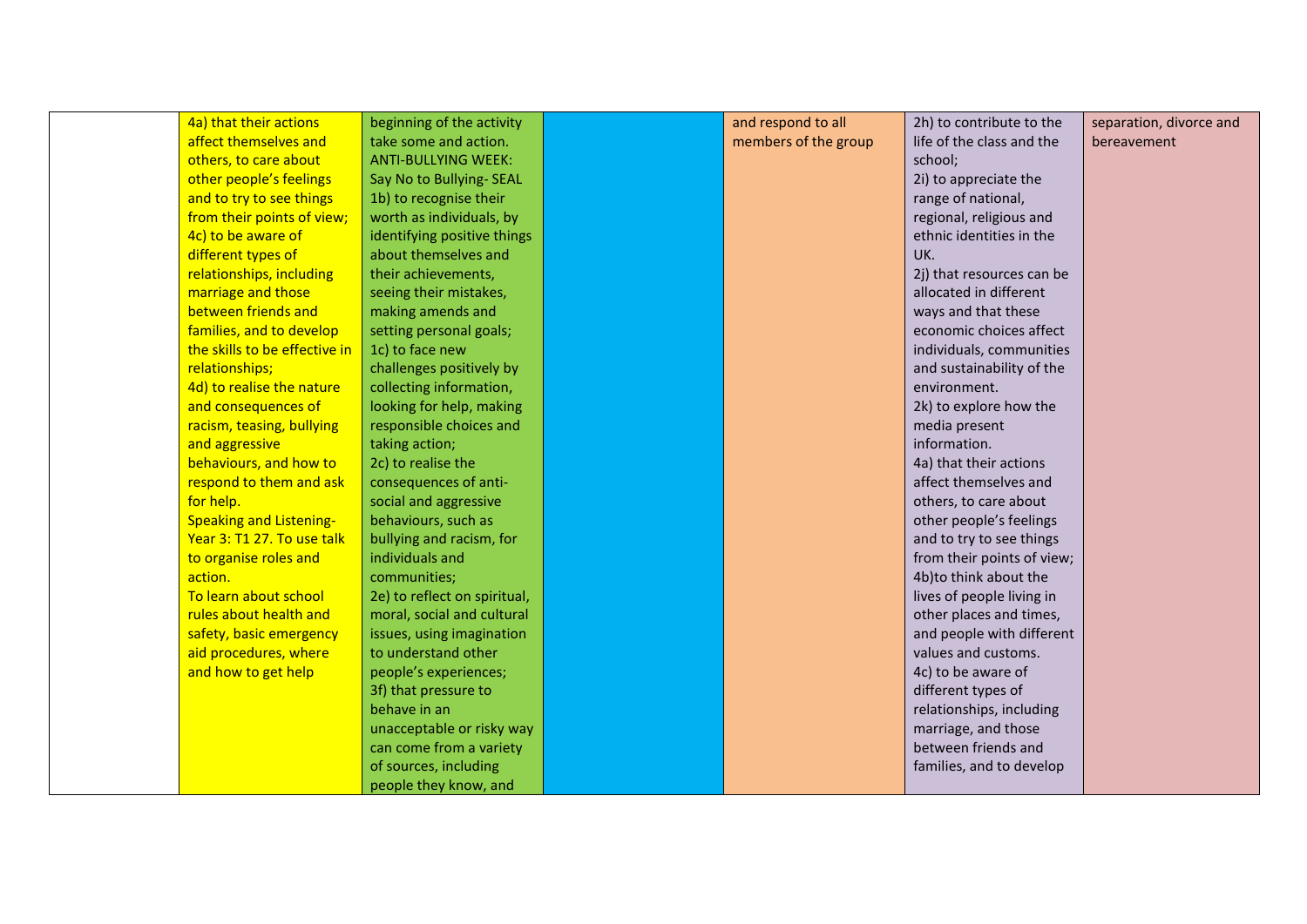|        |                             | how to ask for help and<br>use basic techniques for |                           |                           | the skills to be effective<br>in relationships. |                        |
|--------|-----------------------------|-----------------------------------------------------|---------------------------|---------------------------|-------------------------------------------------|------------------------|
|        |                             | resisting pressure to do                            |                           |                           | 4e) to recognise and                            |                        |
|        |                             | wrong;                                              |                           |                           | challenge stereotypes.                          |                        |
|        |                             | 3g) school rules about                              |                           |                           | 4f) that differences and                        |                        |
|        |                             | health and safety, basic                            |                           |                           | similarities between                            |                        |
|        |                             | emergency aid                                       |                           |                           | people arise from a                             |                        |
|        |                             | procedures and where to                             |                           |                           | number of factors,                              |                        |
|        |                             | get help;                                           |                           |                           | including cultural, ethnic,                     |                        |
|        |                             | 4a) that their actions                              |                           |                           | racial and religious                            |                        |
|        |                             | affect themselves and                               |                           |                           | diversity, difference of                        |                        |
|        |                             | others, to care about                               |                           |                           | gender and disability.                          |                        |
|        |                             | other people's feelings                             |                           |                           | 4g) where individuals,                          |                        |
|        |                             | and to try to see things                            |                           |                           | families and groups can                         |                        |
|        |                             | from their points of view;                          |                           |                           | get help and support.                           |                        |
|        |                             | 4d) to realise the nature                           |                           |                           |                                                 |                        |
|        |                             | and consequences of                                 |                           |                           |                                                 |                        |
|        |                             | racism, teasing, bullying,                          |                           |                           |                                                 |                        |
|        |                             | and aggressive                                      |                           |                           |                                                 |                        |
|        |                             | behaviours and how to                               |                           |                           |                                                 |                        |
|        |                             | respond to them and ask                             |                           |                           |                                                 |                        |
|        |                             | for help;                                           |                           |                           |                                                 |                        |
|        |                             | 4e) to recognise and                                |                           |                           |                                                 |                        |
|        |                             | challenge stereotypes.                              |                           |                           |                                                 |                        |
|        |                             | To learn that their actions                         |                           |                           |                                                 |                        |
|        |                             | affect themselves and                               |                           |                           |                                                 |                        |
|        |                             | others.                                             |                           |                           |                                                 |                        |
|        |                             | To develop strategies to                            |                           |                           |                                                 |                        |
|        |                             | resolve disputes and                                |                           |                           |                                                 |                        |
|        |                             | conflict through                                    |                           |                           |                                                 |                        |
|        |                             | negotiation and                                     |                           |                           |                                                 |                        |
|        |                             | appropriate compromise                              |                           |                           |                                                 |                        |
| Year 5 | <b>New Beginnings</b>       | <b>Getting on and falling</b>                       | <b>Going For Goals</b>    | <b>Good To Be Me</b>      | <b>Relationships</b>                            | <b>Changes</b>         |
|        | 1a) to recognise their      | out                                                 | 1a) to talk and write     | 1a) to talk and write     | 1a) to talk and write                           | 1e) about the range of |
|        | worth as individuals, by    |                                                     | about their opinions, and | about their opinions, and | about their opinions, and                       | jobs carried out by    |
|        | identifying positive things |                                                     | explain their views, on   | explain their views, on   | explain their views, on                         | people they know, and  |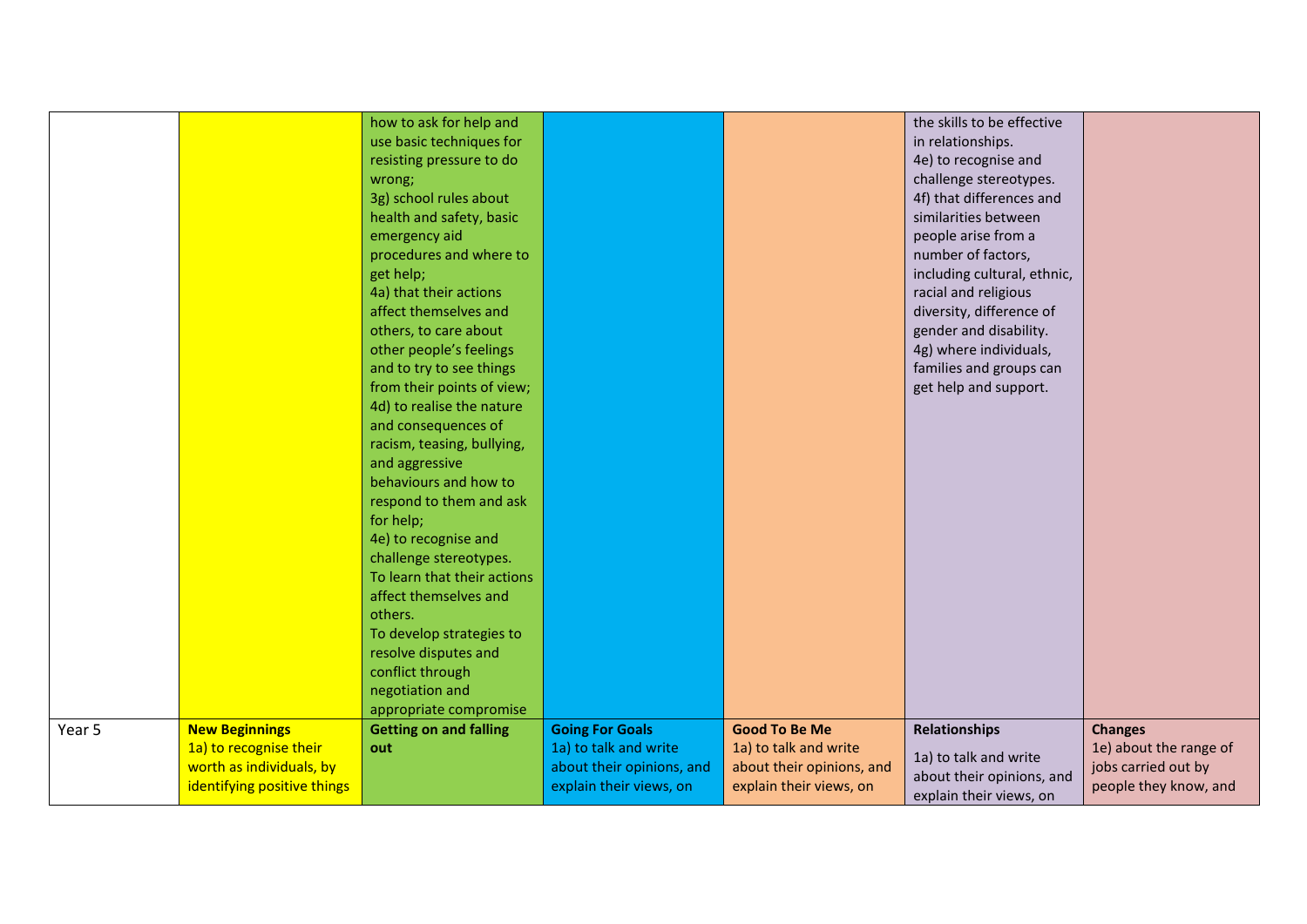| about themselves and         | 2a) to research, discuss     | issues that affect          | issues that affect          | issues that affect       | to understand how they      |
|------------------------------|------------------------------|-----------------------------|-----------------------------|--------------------------|-----------------------------|
| their achievements,          | and debate topical issues,   | themselves and society;     | themselves and society;     | themselves and society;  | can develop skills to       |
| seeing their mistakes,       | problems and events;         | 2a) to research, discuss    | 1b) to recognse their       |                          | make their own              |
| making amends and            | 2e) to reflect on spiritual, | and debate topical issues,  | worth as individuals, by    | 1b) to recognise their   | contribution in the         |
|                              | moral social and cultural    | problems and events;        |                             | worth as individuals, by | future.                     |
| setting personal             |                              |                             | identifying positive things | identifying positive     |                             |
| goals;                       | issues, using imagination    | 2f) to resolve differences  | about themselves and        | things about themselves  | 2a) to research, discuss    |
| 1b) to face new              | to understand other          | by looking at alternatives, | their achievements,         | and their achievements,  | and debate topical          |
| challenges positively by     | people's experiences;        | making decisions, setting   | seeing their mistakes,      | seeing their mistakes,   | issues, problems and        |
| collecting information,      | 2f) to resolve differences   | goals and explaining        | making amends and           | making amends and        | events;                     |
| looking for help, making     | by looking at alternatives,  | choices;                    | setting personal goals;     | setting personal goals;  | 2b) that there are          |
| responsible choices and      | making decisions and         | 2g) recognise what harms    | 1c) to face new             | 1c) to face new          | different kinds of          |
| taking action;               | explaining choices;          | their local environment     | challenges positively by    | challenges positively by | responsibilities, rights    |
| 2a) why and how rules        | 4a) that their actions       | 2h) to contribute to the    | collecting information,     | collecting information,  | and duties at home, at      |
| and laws are made and        | affect themselves and        | life of the class and the   | looking for help, making    | looking for help, making | school and in the           |
| enforced, why different      | others, to care about        | school                      | responsible choices and     | responsible choices and  | community, and that         |
| rules are needed in          | other people's feelings      |                             | taking action;              | taking action;           | these can sometimes         |
| different situations and     | and to try to see things     |                             | 2a) to research, discuss    |                          | conflict with each other;   |
| how to take part in          | from their points of view;   |                             | and debate topical issues,  |                          | 2e)to reflect on spiritual, |
| making and changing          | 4c) to be aware of           |                             | problems and events;        |                          | moral, social and cultural  |
| rules;                       | different types of           |                             | 2c) to realise the          |                          | issues, using imagination   |
| 2b) that there are           | relationship, including      |                             | consequences of anti-       |                          | to understand other         |
| different kinds of           | marriage and those           |                             | social and aggressive       |                          | people's experiences. 2f)   |
| responsibilities, rights and | between friends and          |                             | behaviours, such a          |                          | to resolve differences by   |
| duties at home, at school    | families, and to develop     |                             | bullying and racism, on     |                          | looking at alternatives,    |
| and in the community,        | the skills to be effective   |                             | individuals and             |                          | making decisions and        |
| and that these can           | in relationships.            |                             | communities.                |                          | explaining choices;         |
| sometimes conflict with      | Speaking and Listening-      |                             | 2d) that there are          |                          | 2h) to contribute to the    |
| each other;                  | T1 50. To plan and           |                             | different kinds of          |                          | life of the class and the   |
| 2c) to reflect on spiritual, | manage a group task over     |                             | responsibilities, rights    |                          | school;                     |
| moral, social and cultural   | time by using different      |                             | and duties at home, at      |                          | 2i) to appreciate the       |
| issues, using imagination    | levels of planning.          |                             | school and in the           |                          | range of national,          |
| to understand other          | <b>ANTI-BULLYING WEEK:</b>   |                             | community, and that         |                          | regional, religious and     |
| people's experiences;        | Say No to Bullying-SEAL      |                             | these can sometimes         |                          | ethnic identities in the    |
| 3a) that their actions       | 1b) to recognise their       |                             | conflict with each other.   |                          | United Kingdom.             |
| affect themselves and        | worth as individuals, by     |                             | 2e)to reflect on spiritual, |                          | 2j) that resources can be   |
| others, to care about        | identifying positive things  |                             | moral, social and cultural  |                          | allocated in different      |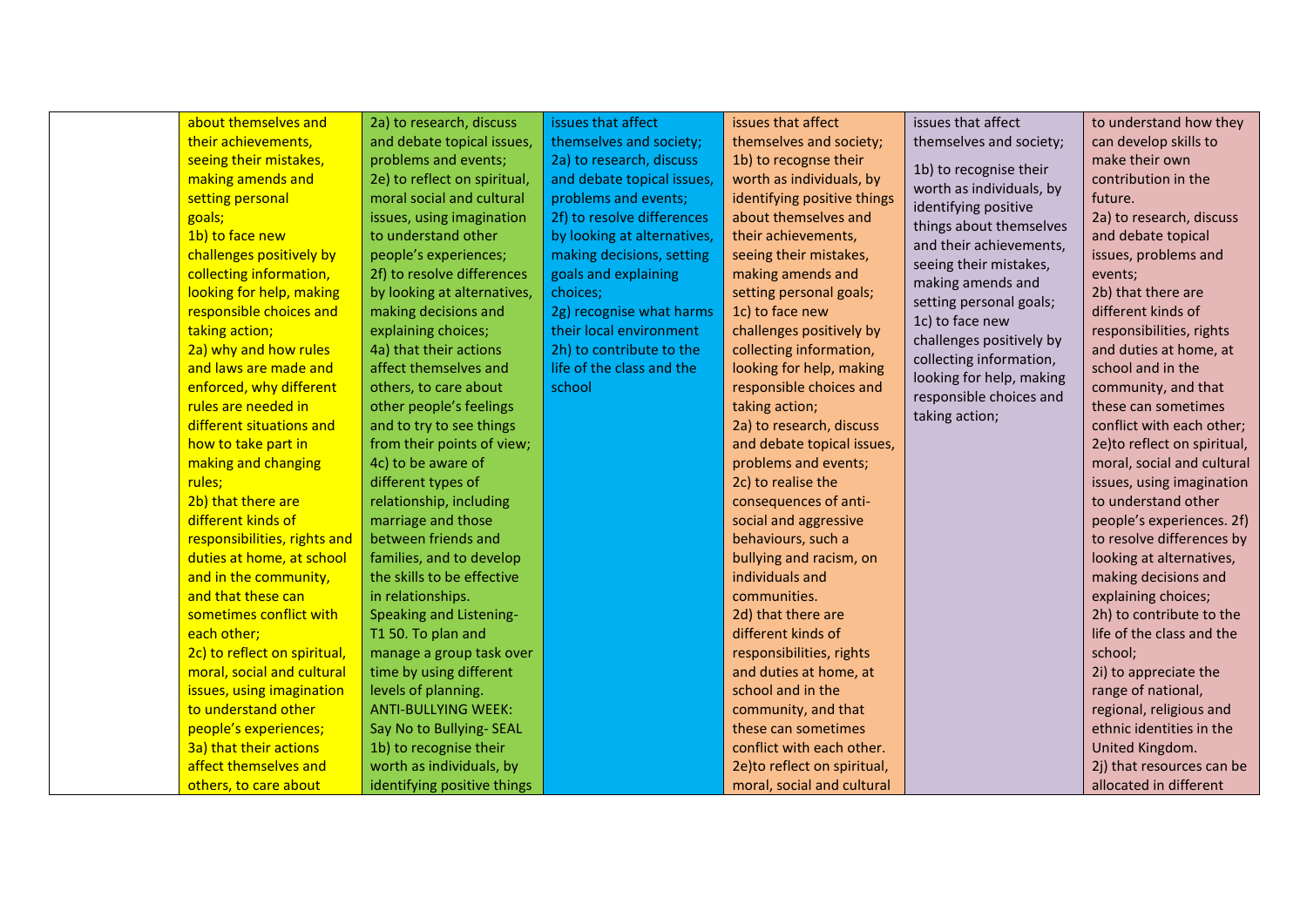| other people's feelings        | about themselves and         | issues, using imagination  | ways and that these       |
|--------------------------------|------------------------------|----------------------------|---------------------------|
| and to try to see things       | their achievements,          | to understand other        | economic choices affect   |
| from their points of view;     | seeing their mistakes,       | people's experiences.      | individuals, communities  |
| 3b) to be aware of             | making amends and            | 2j)that resources can be   | and sustainability of the |
| different types of             | setting personal goals;      | allocated in different     | environment.              |
| relationships, including       | 1c) to face new              | ways and that these        | 2k) to explore how the    |
| marriage and those             | challenges positively by     | economic choices affect    | media present             |
| between friends and            | collecting information,      | individuals, communities   | information               |
| families, and to develop       | looking for help, making     | and sustainability of the  |                           |
| the skills to be effective in  | responsible choices and      | environment.               |                           |
| relationships;                 | taking action;               | 4a) that their actions     |                           |
| 4a) to realise the nature      | 2c) to realise the           | affect themselves and      |                           |
| and consequences of            | consequences of anti-        | others, to care about      |                           |
| racism, teasing, bullying      | social and aggressive        | other people's feelings    |                           |
| and aggressive                 | behaviours, such as          | and to try to see things   |                           |
| behaviours, and how to         | bullying and racism, on      | from their points of view; |                           |
| respond to them and ask        | individuals and              | 4d) to realise the nature  |                           |
| for help.                      | communities;                 | and consequences of        |                           |
| <b>Speaking and Listening-</b> | 2e) to reflect on spiritual, | racism, teasing, bullying  |                           |
| T1 50. To plan and             | moral, social and cultural   | and aggressive             |                           |
| manage a group task over       | issues, using imagination    | behaviours, and how to     |                           |
| time by using different        | to understand other          | respond to them and ask    |                           |
| levels of planning.            | people's experiences;        | for help.                  |                           |
|                                | 2f) to resolve differences   |                            |                           |
|                                | by looking at alternatives,  |                            |                           |
|                                | making decisions and         |                            |                           |
|                                | explaining choices;          |                            |                           |
|                                | 3e) to recognise the         |                            |                           |
|                                | different risks in different |                            |                           |
|                                | situations and then          |                            |                           |
|                                | decide how to behave         |                            |                           |
|                                | responsibly;                 |                            |                           |
|                                | 3f) that pressure to         |                            |                           |
|                                | behave in an                 |                            |                           |
|                                | unacceptable or risky way    |                            |                           |
|                                | can come from a variety      |                            |                           |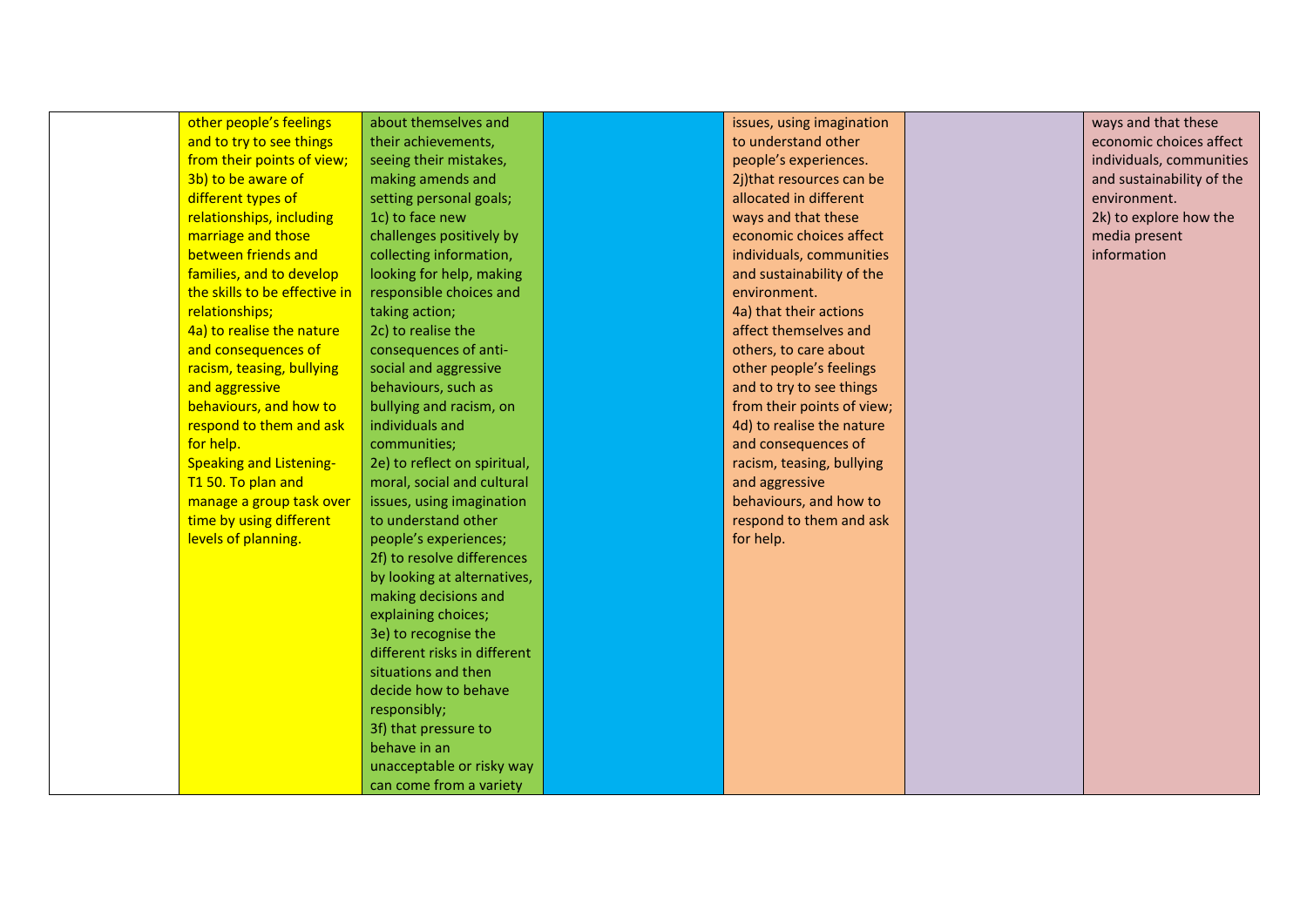| of sources, including       |  |  |
|-----------------------------|--|--|
| people they know, and       |  |  |
| how to ask for help and     |  |  |
| use basic techniques for    |  |  |
| resisting pressure to do    |  |  |
| wrong;                      |  |  |
| 3g) school rules about      |  |  |
| health and safety, basic    |  |  |
| emergency aid               |  |  |
| procedures and where to     |  |  |
| get help;                   |  |  |
| 4a) that their actions      |  |  |
| affect themselves and       |  |  |
| others, to care about       |  |  |
| other people's feelings     |  |  |
| and to try to see things    |  |  |
| from their points of view;  |  |  |
| 4d) to realise the nature   |  |  |
| and consequences of         |  |  |
| racism, teasing, bullying,  |  |  |
| and aggressive              |  |  |
| behaviours and how to       |  |  |
| respond to them and ask     |  |  |
| for help;                   |  |  |
| 4e) to recognise and        |  |  |
| challenge stereotypes;      |  |  |
| 4f) that differences and    |  |  |
| similarities between        |  |  |
| people arise from a         |  |  |
| number of factors,          |  |  |
| including cultural, ethnic, |  |  |
| racial and religious        |  |  |
| diversity, gender and       |  |  |
| disability;                 |  |  |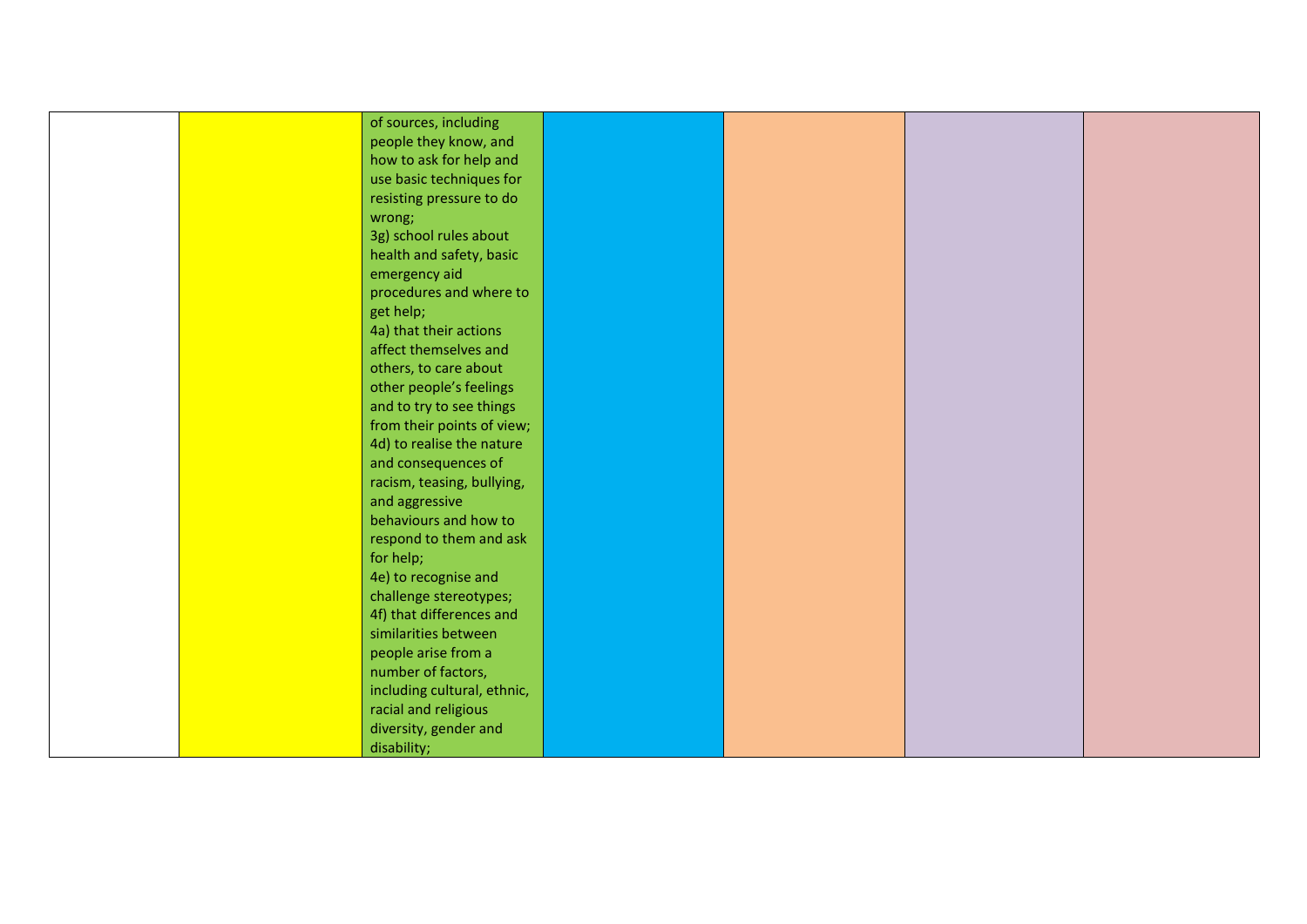|        |                              | 4g) where individuals,        |                                |                              |                              |                            |
|--------|------------------------------|-------------------------------|--------------------------------|------------------------------|------------------------------|----------------------------|
|        |                              | families and groups can       |                                |                              |                              |                            |
|        |                              | get help and support.         |                                |                              |                              |                            |
| Year 6 | <b>New Beginnings</b>        | <b>Getting on and Falling</b> | <b>Going for Goals</b>         | <b>Good to be Me</b>         | <b>Health/ Relationships</b> | Changes                    |
|        | 1a) to recognise their       | Out                           | 1b) to recognise their         | 1b) to recognise their       | 1a) to recognise their       | know that many children    |
|        | worth as individuals, by     | 2a) to research, discuss      | worth as individuals, by       | worth as individuals, by     | worth as individuals, by     | have mixed feelings        |
|        | identifying positive things  | and debate topical issues,    | identifying positive things    | identifying positive things  | identifying positive         | about going to             |
|        | about themselves and         | problems and events;          | about themselves and           | about themselves and         | things about themselves      | secondary                  |
|        | their achievements,          | 2c) to realise the            | their achievements,            | their achievements,          | and their achievements,      | school.                    |
|        | seeing their mistakes,       | consequences of               | seeing their mistakes,         | seeing their mistakes,       | seeing their mistakes,       | know that it is natural to |
|        | making amends and            | antisocial and aggressive     | making amends and              | making amends and            | making amends and            | be wary of change, and     |
|        | setting personal goals;      | behaviours, such as           | setting personal goals;        | setting personal goals;      | setting personal goals;1c)   | can tell you why.          |
|        | 1b) to face new              | bullying and racism, on       | 1c) to face new                | 2e) to reflect on spiritual, | to face new challenges       | know that all feelings,    |
|        | challenges positively by     | individuals and               | challenges positively by       | moral, social and cultural   | positively by collecting     | including uncomfortable    |
|        | collecting information,      | communities;                  | collecting information,        | issues, using imagination    | information, looking for     | ones have a purpose and    |
|        | looking for help, making     | 2e) to reflect on spiritual,  | looking for help, making       | to understand other          | help, making responsible     | give us information.       |
|        | responsible choices and      | moral social and cultural     | responsible choices and        | people's experiences;        | choices and taking           | Know that when I move      |
|        | taking action;               | issues, using imagination     | taking action;                 | 3f) that pressure to         | action;                      | to secondary school        |
|        | 2a) why and how rules        | to understand other           | 4a) that their actions         | behave in an                 | 2a) to research, discuss     | many things in my life     |
|        | and laws are made and        | people's experiences;         | affect themselves and          | unacceptable or risky way    | and debate topical           | will stay the same.        |
|        | enforced, why different      | 2f) to resolve differences    | others, to care about          | can come from a variety      | issues, problems and         | Develop some strategies    |
|        | rules are needed in          | by looking at alternatives,   | other people's feelings        | of sources, including        | events.                      | for managing the           |
|        | different situations and     | making decisions and          | and to try to see things       | people they know and         | 2b) why and how rules        | feelings that I might      |
|        | how to take part in          | explaining choices;           | from their points of view.     | how to ask for help, and     | and laws are made and        | experience when I          |
|        | making and changing          | 4a) that their actions        | <b>Speaking and Listening-</b> | use basic techniques for     | enforced, why different      | change schools.            |
|        | rules;                       | affect themselves and         | T2 63. To consider             | resisting pressure to do     | rules are needed in          |                            |
|        | 2b) that there are           | others, to care about         | examples of conflict and       | wrong;                       | different situations and     | Understand why I           |
|        | different kinds of           | other people's feelings       | resolution, exploring the      | 4a) that their actions       | how to take part in          | behave the way I do        |
|        | responsibilities, rights and | and to try to see things      | language used.                 | affect themselves and        | making and changing          | sometimes when I feel      |
|        | duties at home, at school    | from their points of view;    |                                | others, to care about        | rules.                       | uncomfortable.             |
|        | and in the community,        | 4c) to be aware of            |                                | other people's feelings      | 2e) to reflect on spiritual, | Try to understand other    |
|        | and that these can           | different types of            |                                | and to try to see things     | moral, social and cultural   | people's behaviour by      |
|        | sometimes conflict with      | relationship, including       |                                | from their point of view.    | issues, using imagination    | thinking about what they   |
|        | each other;                  | marriage and those            |                                | 4c) to be aware of           | to understand other          | might be feeling or        |
|        | 2c) to reflect on spiritual, | between friends and           |                                | different types of           | people's experiences;        | thinking.                  |
|        | moral, social and cultural   | families, and to develop      |                                | relationships, including     |                              |                            |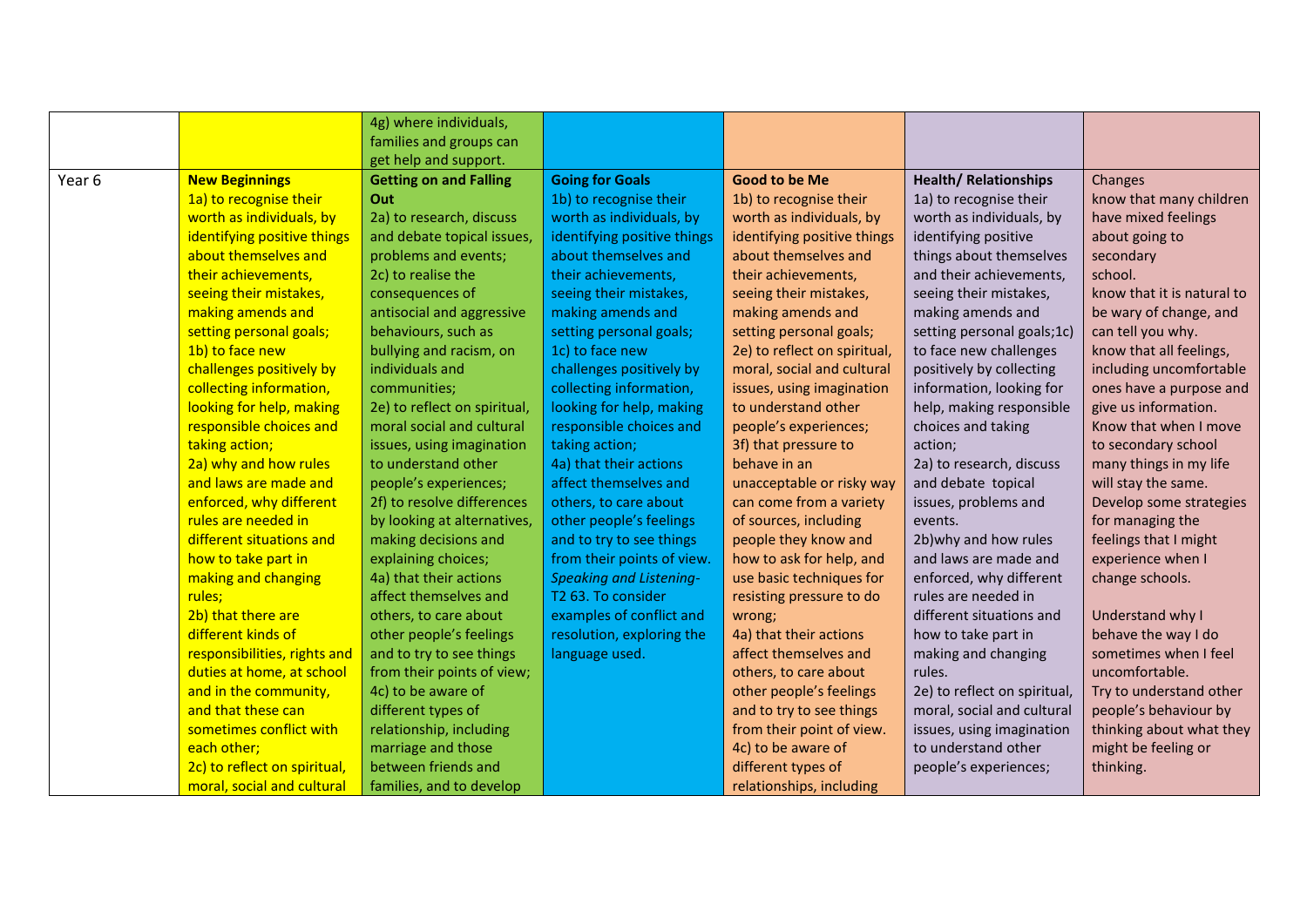| issues, using imagination      | the skills to be effective      | marriage, and those            | 2f) to resolve differences   | To tell you about how  |
|--------------------------------|---------------------------------|--------------------------------|------------------------------|------------------------|
| to understand other            | in relationships.               | between friends and            | by looking at                | people might feel and  |
| people's experiences;          | 4d) to realise the nature       | families, and to develop       | alternatives, making         | behave when they go to |
| 3a) that their actions         | and consequences of             | the skills to be effective     | decisions and explaining     | a new school.          |
| affect themselves and          | racism, teasing, bullying       | in relationships.              | choices;                     |                        |
| others, to care about          | and aggressive                  | <b>Speaking and Listening-</b> | 3a) that their actions       | Sex education          |
| other people's feelings        | behaviours and how to           | T <sub>2</sub> 63. To consider | affect themselves and        |                        |
| and to try to see things       | respond to them and ask         | examples of conflict and       | others, to care about        |                        |
| from their points of view;     | for help;                       | resolution, exploring the      | other people's feelings      |                        |
| 3b) to be aware of             | 4e) to recognise and            | language used.                 | and to try to see things     |                        |
| different types of             | challenge stereotypes;          |                                | from their points of view;   |                        |
| relationships, including       | 4f) that differences and        |                                | 3b) to be aware of           |                        |
| marriage and those             | similarities between            |                                | different types of           |                        |
| between friends and            | people arise from a             |                                | relationships, including     |                        |
| families, and to develop       | number of factors,              |                                | marriage and those           |                        |
| the skills to be effective in  | including cultural, ethnic,     |                                | between friends and          |                        |
| relationships;                 | racial and religious            |                                | families, and to develop     |                        |
| 4a) to realise the nature      | diversity, gender and           |                                | the skills to be effective   |                        |
| and consequences of            | disability.                     |                                | in relationships;            |                        |
| racism, teasing, bullying      | <b>Speaking and Listening-</b>  |                                | 3c) about how the body       |                        |
| and aggressive                 | T1 60. To understand and        |                                | changes as they              |                        |
| behaviours, and how to         | use a variety of ways to        |                                | approach puberty             |                        |
| respond to them and ask        | criticise constructively        |                                | 3d) which commonly           |                        |
| for help.                      | and respond to criticism.       |                                | available substances and     |                        |
| <b>Speaking and Listening-</b> | <b>ANTI-BULLYING WEEK:</b>      |                                | drugs are legal and illegal  |                        |
| T1 60- To understand and       | <b>Say No to Bullying- SEAL</b> |                                | and what the effects and     |                        |
| use a variety f ways to        | 1b) to recognise their          |                                | risks are.                   |                        |
| criticise constructively       | worth as individuals, by        |                                | 3e) to recognise the         |                        |
| and respond to criticism.      | identifying positive things     |                                | different risks in different |                        |
|                                | about themselves and            |                                | situations and then          |                        |
|                                | their achievements,             |                                | decide how to behave         |                        |
|                                | seeing their mistakes,          |                                | responsibly;                 |                        |
|                                | making amends and               |                                | 3f) that pressure to         |                        |
|                                | setting personal goals;         |                                | behave in an                 |                        |
|                                | 1c) to face new                 |                                | unacceptable or risky        |                        |
|                                | challenges positively by        |                                | way can come from a          |                        |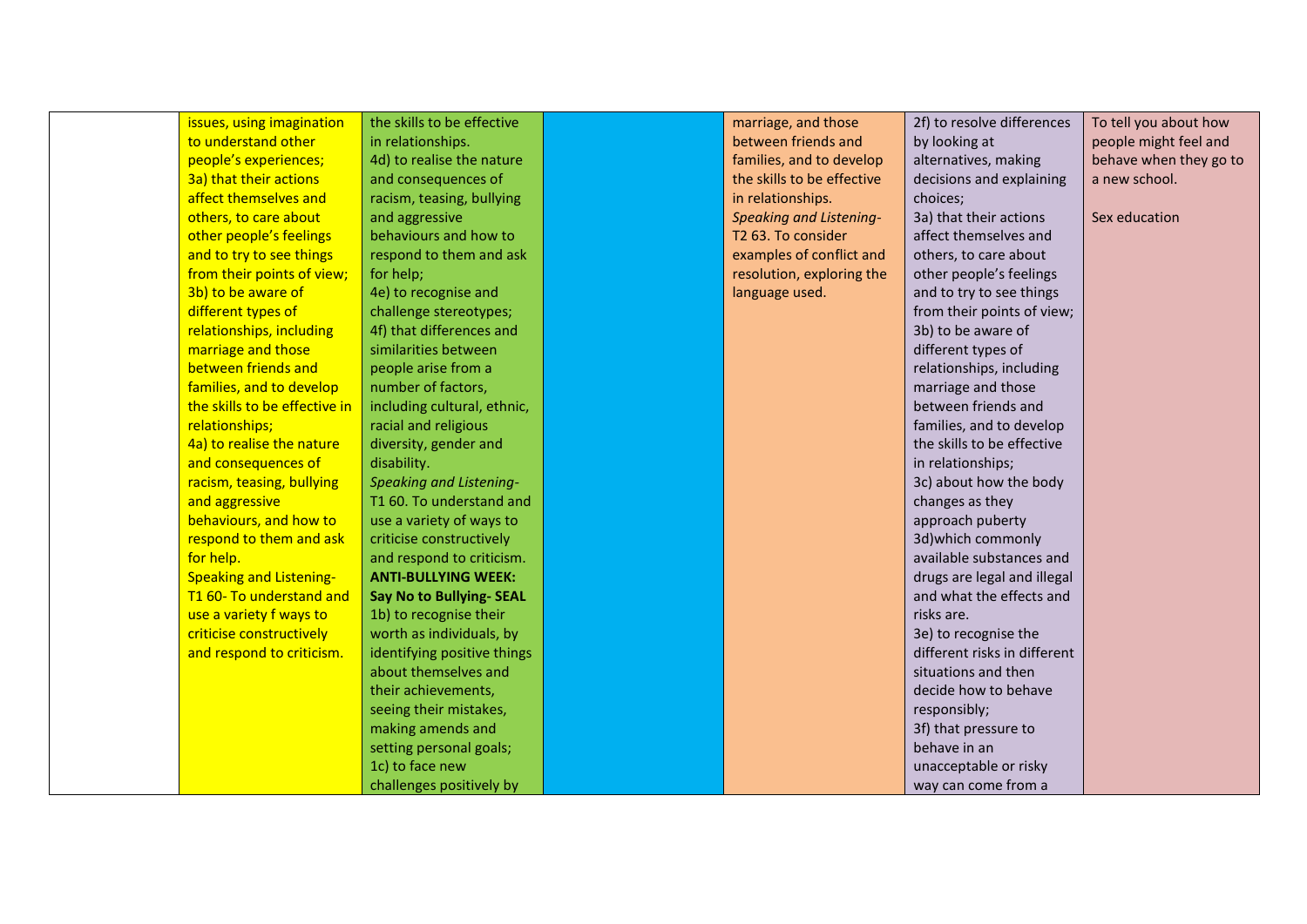|  | collecting information,      |  | variety of sources,      |  |
|--|------------------------------|--|--------------------------|--|
|  | looking for help, making     |  | including people they    |  |
|  | responsible choices and      |  | know, and how to ask for |  |
|  | taking action;               |  | help and use basic       |  |
|  | 2c) to realise the           |  | techniques for resisting |  |
|  | consequences of anti-        |  | pressure to do wrong;    |  |
|  | social and aggressive        |  | 3g) school rules about   |  |
|  | behaviours, such as          |  | health and safety, basic |  |
|  | bullying and racism, on      |  | emergency aid            |  |
|  | individuals and              |  | procedures and where to  |  |
|  | communities;                 |  | get help;                |  |
|  | 2e) to reflect on spiritual, |  | 4g) where individuals,   |  |
|  | moral, social and cultural   |  | families and groups can  |  |
|  | issues, using imagination    |  | get help and support     |  |
|  | to understand other          |  |                          |  |
|  | people's experiences;        |  |                          |  |
|  | 2f) to resolve differences   |  |                          |  |
|  | by looking at alternatives,  |  |                          |  |
|  | making decisions and         |  |                          |  |
|  | explaining choices;          |  |                          |  |
|  | 3e) to recognise the         |  |                          |  |
|  | different risks in different |  |                          |  |
|  | situations and then          |  |                          |  |
|  | decide how to behave         |  |                          |  |
|  | responsibly;                 |  |                          |  |
|  | 3f) that pressure to         |  |                          |  |
|  | behave in an                 |  |                          |  |
|  | unacceptable or risky way    |  |                          |  |
|  | can come from a variety      |  |                          |  |
|  | of sources, including        |  |                          |  |
|  | people they know, and        |  |                          |  |
|  | how to ask for help and      |  |                          |  |
|  | use basic techniques for     |  |                          |  |
|  | resisting pressure to do     |  |                          |  |
|  | wrong;                       |  |                          |  |
|  |                              |  |                          |  |